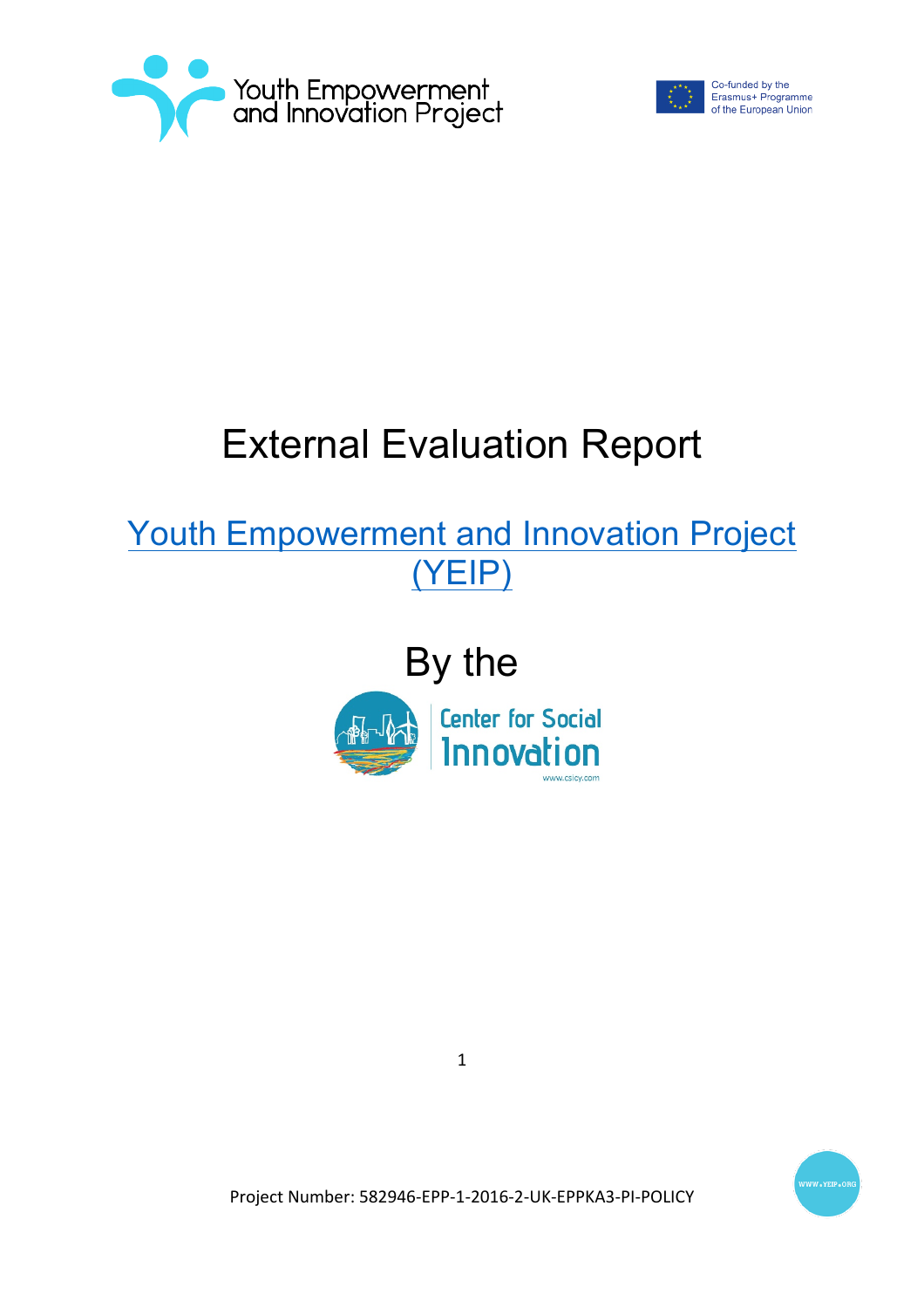



# **Contents**

| 3.2 Results from the interviews and online questionnaire with partners 14 |  |
|---------------------------------------------------------------------------|--|
|                                                                           |  |
|                                                                           |  |
|                                                                           |  |
|                                                                           |  |
|                                                                           |  |
|                                                                           |  |



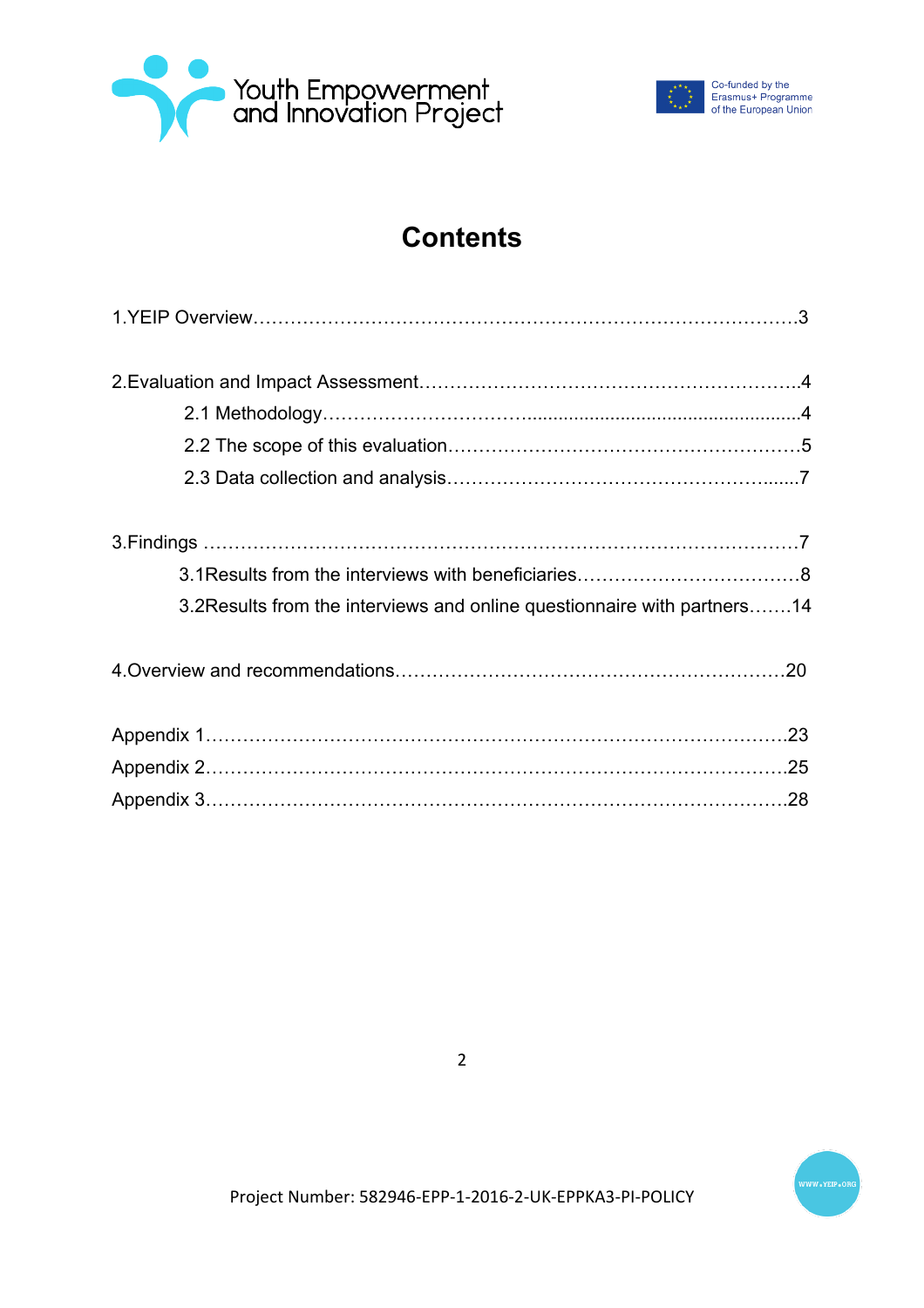



# **YEIP Evaluation and Impact assessment**

# **1. YEIP Overview**

Over the last few years, the terms violent youth radicalisation, hate crimes, xenophobia, extremism and terrorism have become central features in political, policy and public debates, social media, academic writings and research, TV, radio, paper and online news. Indeed, much has been written and said about these terms; the beliefs and perceptions that feed them, as well as the criticism, sensitivity and controversies that surround them. It was clear at this point that there was a need for a better understanding of the violent youth radicalisation from a new and innovative perspective. This is when YEIP was created. In addition to have a better understanding of the issue, the aim of the project was to create more effective youth policies that can enhance young people's social inclusion and minimize the risk of radicalization with greater 'buy in' from youth themselves.

The Youth Empowerment and Innovation Project (YEIP). was a 3-year Erasmus+ funded programme that *aimed to design a youth-led, positive policy prevention framework for tackling and preventing the marginalisation and violent radicalisation among young people in Europe.* The project started in March 2017 and finished in January 2020. YEIP was delivered in partnership with 18 partners from seven EU countries to construct and test innovative, policy intervention models founded on the principles of restorative justice, positive psychology and the Good Lives Model (GLM).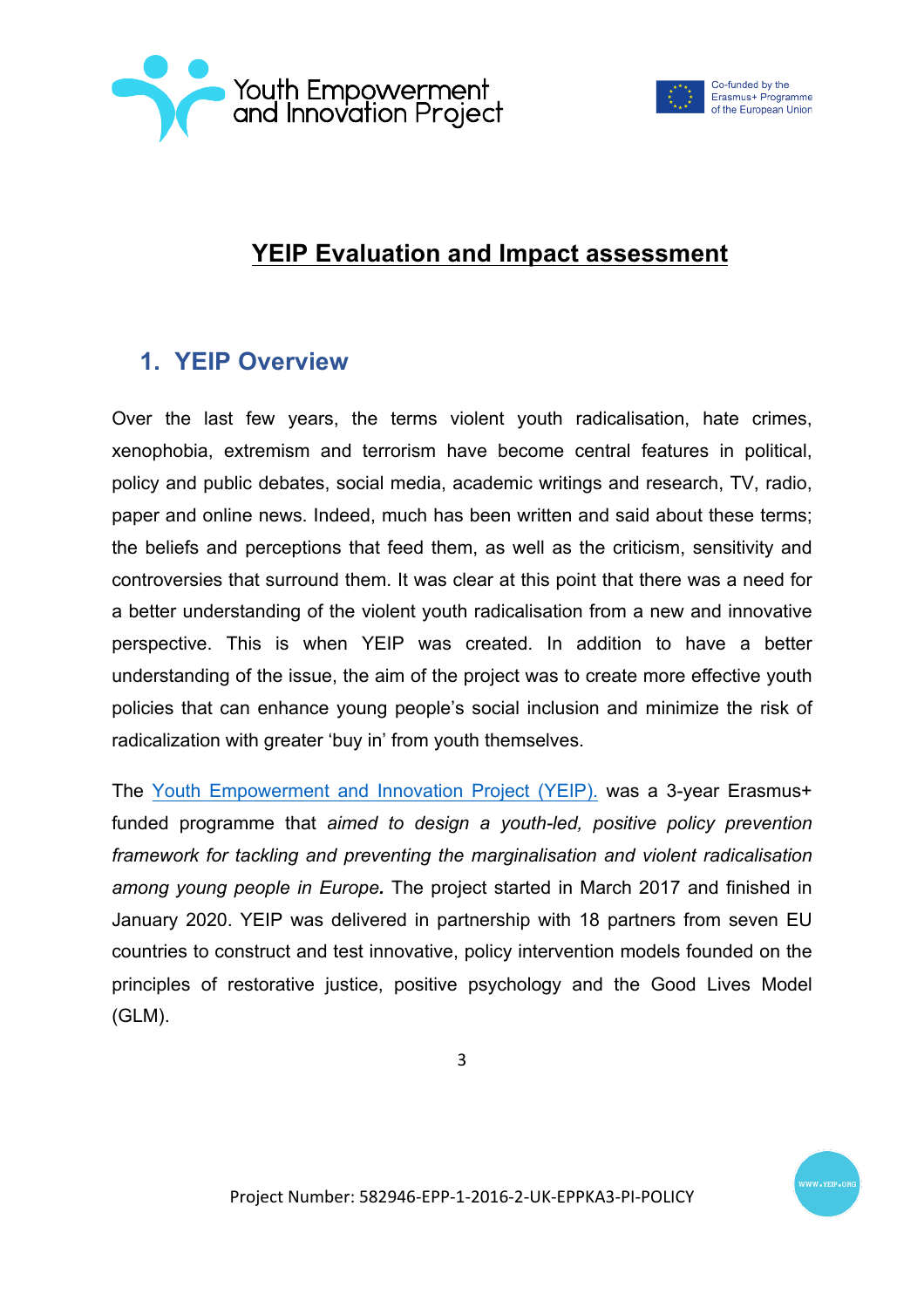



YEIP was implemented through the construction and field validation of tools (YEIP PREVENT model/ interventions, toolkit, training) in 4 environments (schools, universities, prisons, online) in the UK, Greece, Cyprus, Portugal, Sweden, Italy and Romania.

The project was broken down into four scientific blocks. The first block involved secondary research as well as primary fieldwork with 133 participants. The second block carried out fieldwork with 380 participants. The third scientific block involved a total of 478 young people, 354 professionals and 195 policy makers. Finally, the fourth block involved 1,408 young participants and 517 professionals.

In total, YEIP directly engaged with and spoke to 3,540 individuals from as young as 16 years old to 78. Arguably, this is one of the largest scientific studies on violent youth radicalisation in Europe.

The main objective of the programme was to lay the foundations for systemic change in the way we deal with violent youth radicalisation at the national and EU levels. The ultimate objective was for the project to help implement the EU Youth Strategy's objective of preventing the factors that can lead to young people's social exclusion and radicalisation. The project was also in line with the EU's Counter-Terrorism Strategy of 2005 (revised in 2008 and 2014).



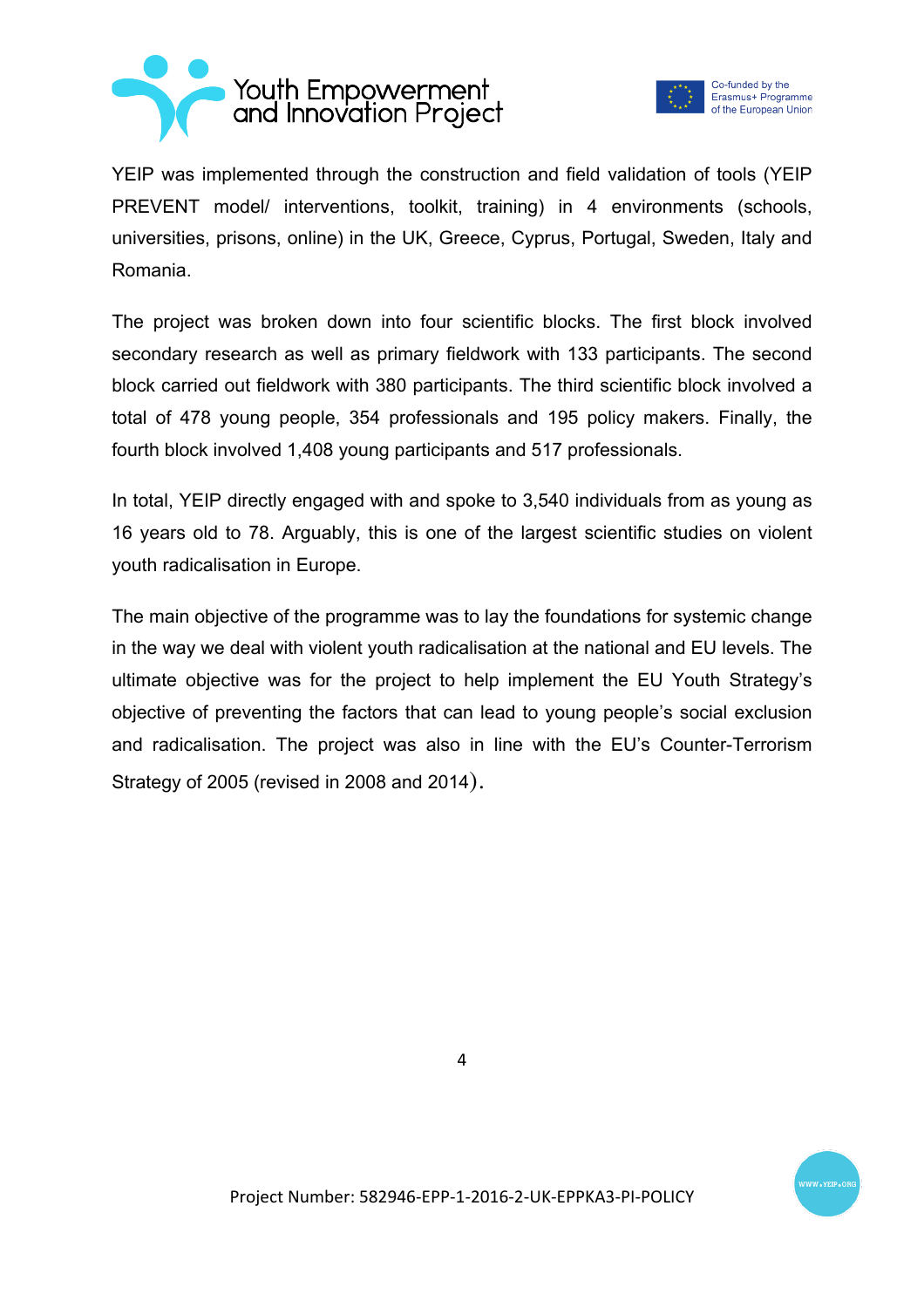



# **2. Evaluation and Impact Assessment**

#### **2.1 Methodology**

Impact Assessment and Evaluation is a method designed to objectively analyse the operational and functional development of a project and *to assess whether a project has met its wider objectives.*

The main *reasons* for the evaluation activities are:

- The opportunity to learn from the experience of what succeeded and what did not
- Considering if there were better ways of designing the project
- Checking if the objectives of the project have been achieved

Impact Assessment and Evaluation is *relevant to a variety of actors*:

- Project partners, for whom it is a tool to improve the project activities, to take corrective measures, and in the end of the project to draw a conclusion
- Networks, as a kind of community with shared identity, objectives and internal organisation
- Relevant stakeholders and user groups (for whom it represents an overview of the sustainability and the potential of dissemination of the project's contents)
- Point of reference for future projects development and implementation
- Policy makers at national and regional level and the European Commission.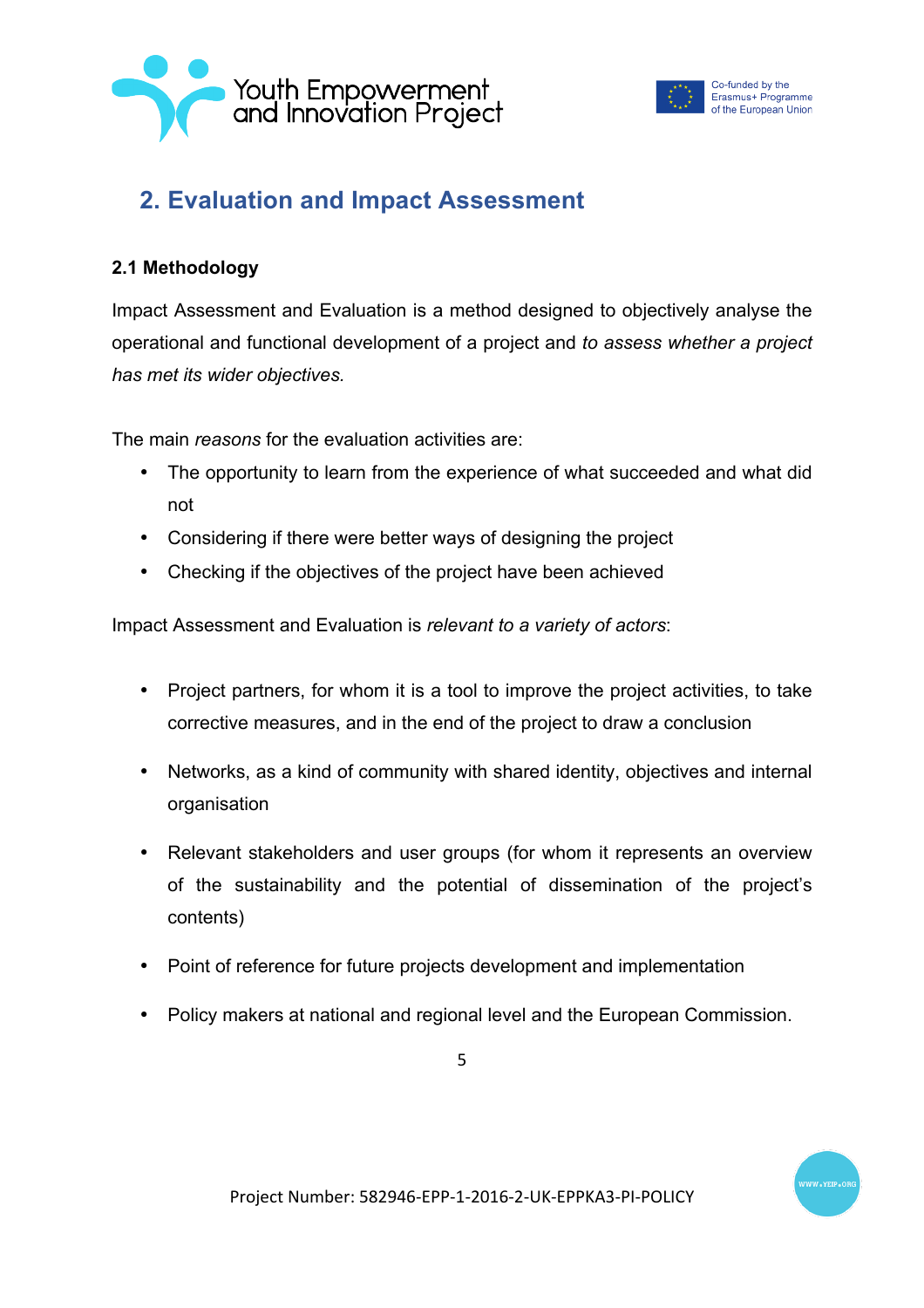



#### **2.2 The scope of this evaluation**

The main goal of this evaluation was to assess whether the YEIP project has met the proposed goals and achieved the expected outcomes. The project beneficiaries and partners are the main audience of this evaluation activity, and they were all involved in the evaluation tasks. Monitoring and evaluation can provide the project planners and managers the information needed to determine whether a project has been implemented as planned. It can also help them identify the problems that need to be solved, the expected or unexpected impacts that have occurred, and the lessons learned that should guide them in selecting and designing future projects.

For the reasons mentioned above, this evaluation framework has a threefold purpose: *operational*, *summative* and *learning* purposes.

In response to *operational purposes*, this evaluation focused on the following activities:

- Monitoring of the project's progress, focusing on whether the deadlines were met
- Effectiveness of project management
- Modalities of communication among partners
- Match between the nature of the results obtained and the quality criteria

In response to *summative purposes*, to the following activities were included: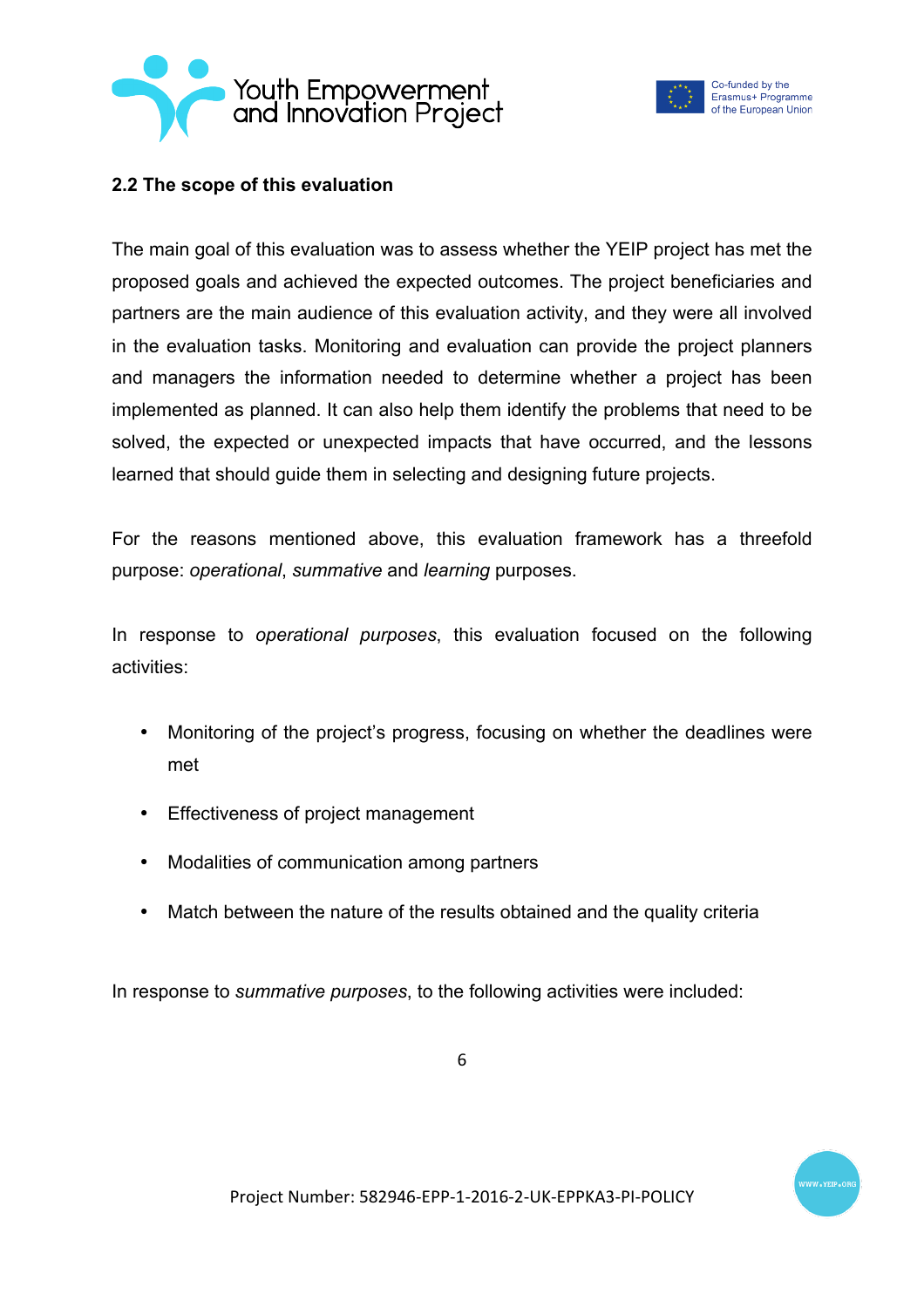



- Evaluation of overall project results vs. planned objectives
- Evaluation of the impact of the planned activities in terms of: increased awareness on the project's among relevant stakeholders and user groups
- Assessment of the on-line devices and services (Web Site & e-learning environment)
- Evaluation of the impact of concertation meetings with the EC, seminars, increased synergy among decision makers, etc.
- Evaluation of dissemination impact, exploitation and sustainability potential.

In response to *learning purposes*, the focus was on the following activities:

- Assessment of the project partners' degree of satisfaction about the project outputs and results
- Assessment of the nature of the relationship between project partnership and external stakeholders
- Assessment of the sustainability of the project results
- Potential for dissemination.

#### **2.3 Data collection and analysis**

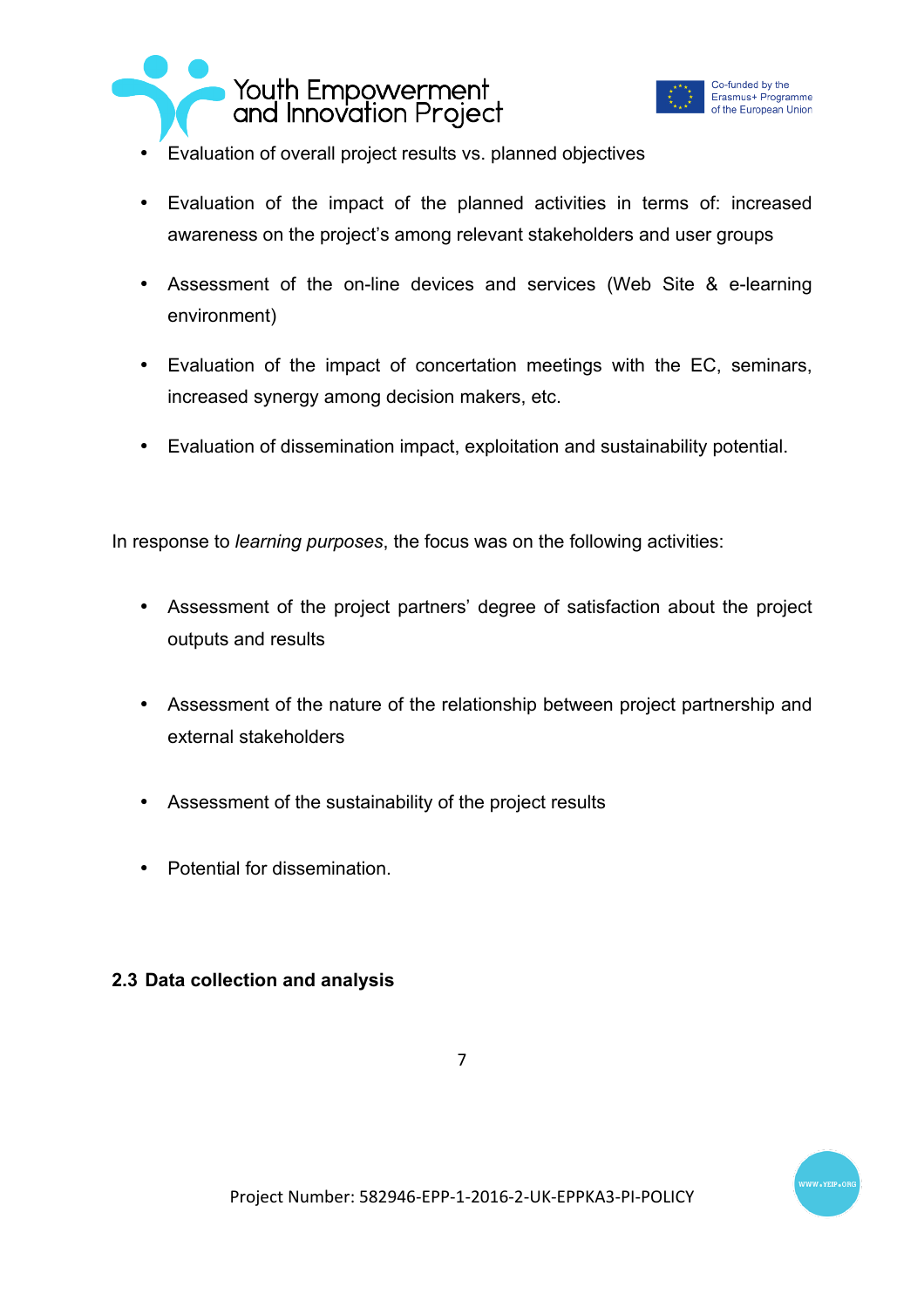



The evaluation of this project was carried out through qualitative methods, such as in-depth interviews and online satisfaction questionnaires. The data was collected using the following methods:

- Semi Structured Interview with the partners: The interviews with the partners were carried out via Skype or over the phone at the end of the project in a semi-structured format guided by themes set based on the project's context.
- Online questionnaire with the partners: A satisfactory online questionnaire was distributed online to the partners involved in the project at the end of the project. The questionnaire was composed of closed questions with replies on the Likert Scale (1. Not Satisfactory – 5. Satisfactory)
- Interview with the beneficiaries: The interviews with the beneficiaries were conducted via email at the end of the project.

After the data was collected through the above-mentioned methods, a content analysis was applied to identify the common themes and patterns from the responses of the partners and the representatives of the targeted groups guided by the questions used in the interviews and questionnaires.

# **3. Findings**

Overall the beneficiaries and the partners seemed to be satisfied with the progress of the project, the collaboration within the consortium, they felt that the objectives were met and the implementation stage is going according to plan. Some issues were also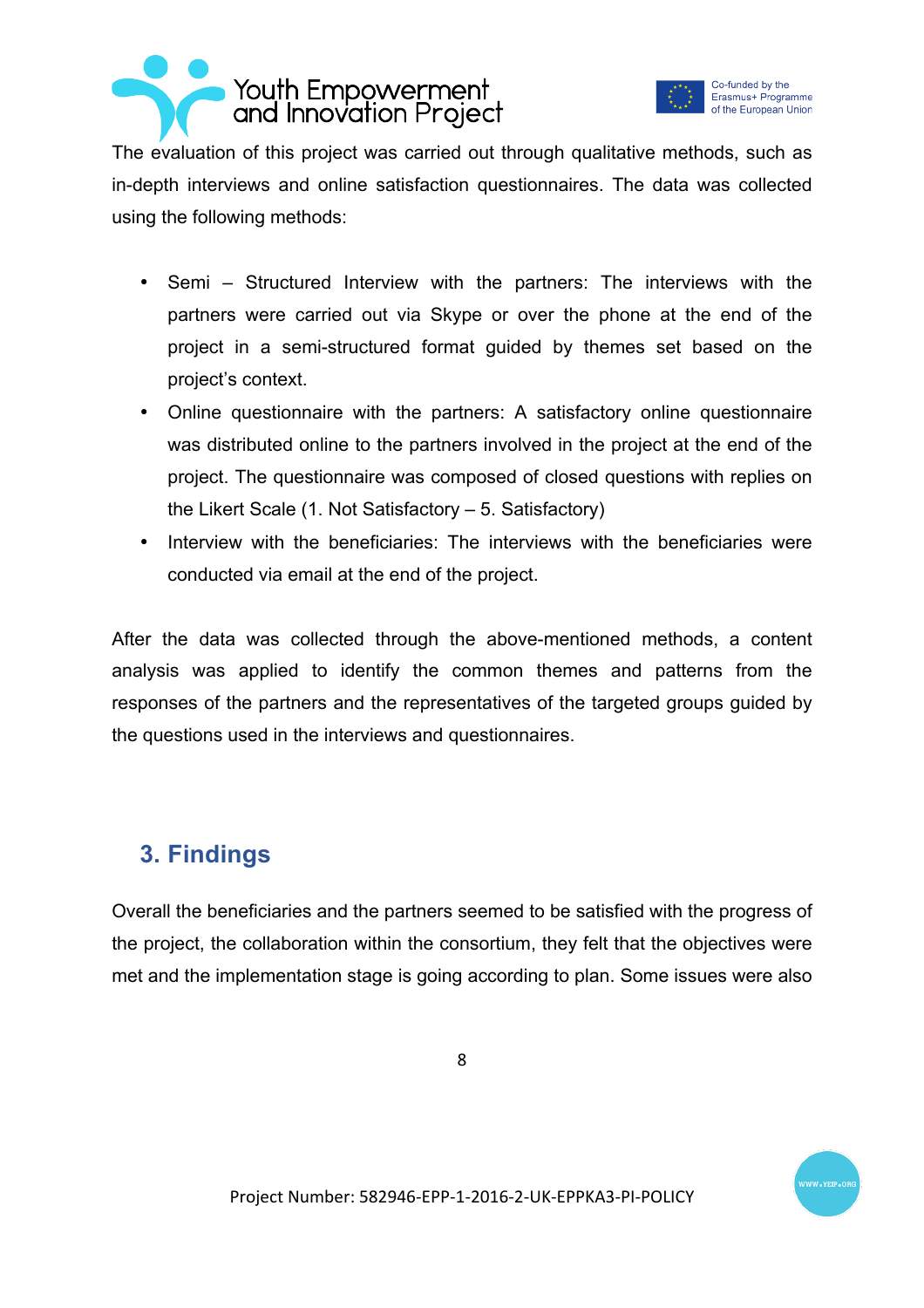



mentioned by the partners and beneficiaries which will be analysed in more detail in the next section of the report.

#### **3.1 Results from the interviews with the beneficiaries**

This analysis is based on four in-depth interviews with the beneficiaries from four different partner countries of this project, who were the representatives of different target groups (youth, youth workers and academics).

Specifically, for this data set a selection of national project managers was involved following an invitation for interviews to the consortium of the project. Partners indicated their representative to be involved.

Additionally, following a communication by the project partners, stakeholders from three different countries were outreached and provided the answers in the question in written format.

Finally, the primary target group was also represented, following also the suggestions of the partners. Within the interviewees were young people trained by the project to act as researchers, practitioners and policy makers who have taken face to face or online courses. The aim of the interview was to assess the importance of the project from the perspective of the beneficiaries, the practicality of the emerged tools, the efficiency and clarity of the communication channels, the strength and weaknesses of the project as they experience it and to find out whether they have any recommendations for improvement (Appendix1).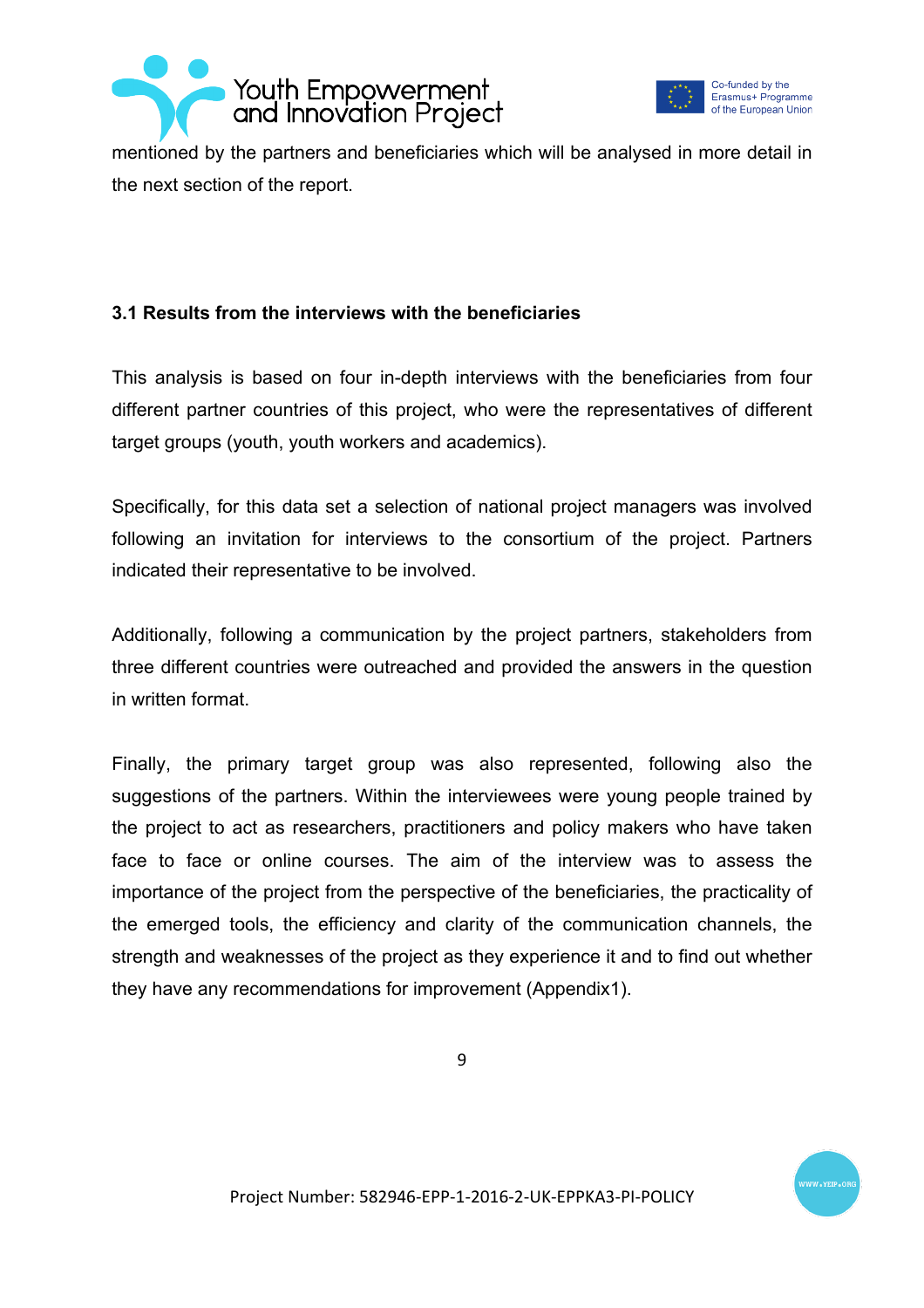



Based on the responses of the participants in the interviews, it appears that they were generally satisfied with the projects' outcomes.

When talking about the importance of the project, the interviewees stated that they have a better understanding of the concept of radicalisation, and especially how other youth are reflecting on it, which in turn will help them to recognise it better, and eventually to tackle it before it emerges. For example, one of the interviewees said that:

*"Yes they were useful to understand the opinion of my peers, not only on radicalisation, but also on issues such as exclusion, identity, discrimination and on their degree of involvement in society."*

The above-mentioned statement indicated the overall reflection of the young researcher to the project, as most of them seemed to be realising what other peers think and do on the issues of radicalisation for the first time.

This progress can be also considered as one of the greatest achievements of the project: to raise awareness, understanding and knowledge among youth on how exclusion is affecting their peers, the potentials for collective action and the challenges they have to face.

Some others mentioned the novelty of the methodology used in the project, such as the 'youth-led approach' and the YEIP Prevention Model founded upon Positive Psychology, Restorative Justice and the Good Lives Model. In essence, this methodology placed young people at the forefront of policy making, empowering them to be the leaders of their own destiny, rather than being perceived as 'victims'. In regards to this, one of them mentioned that: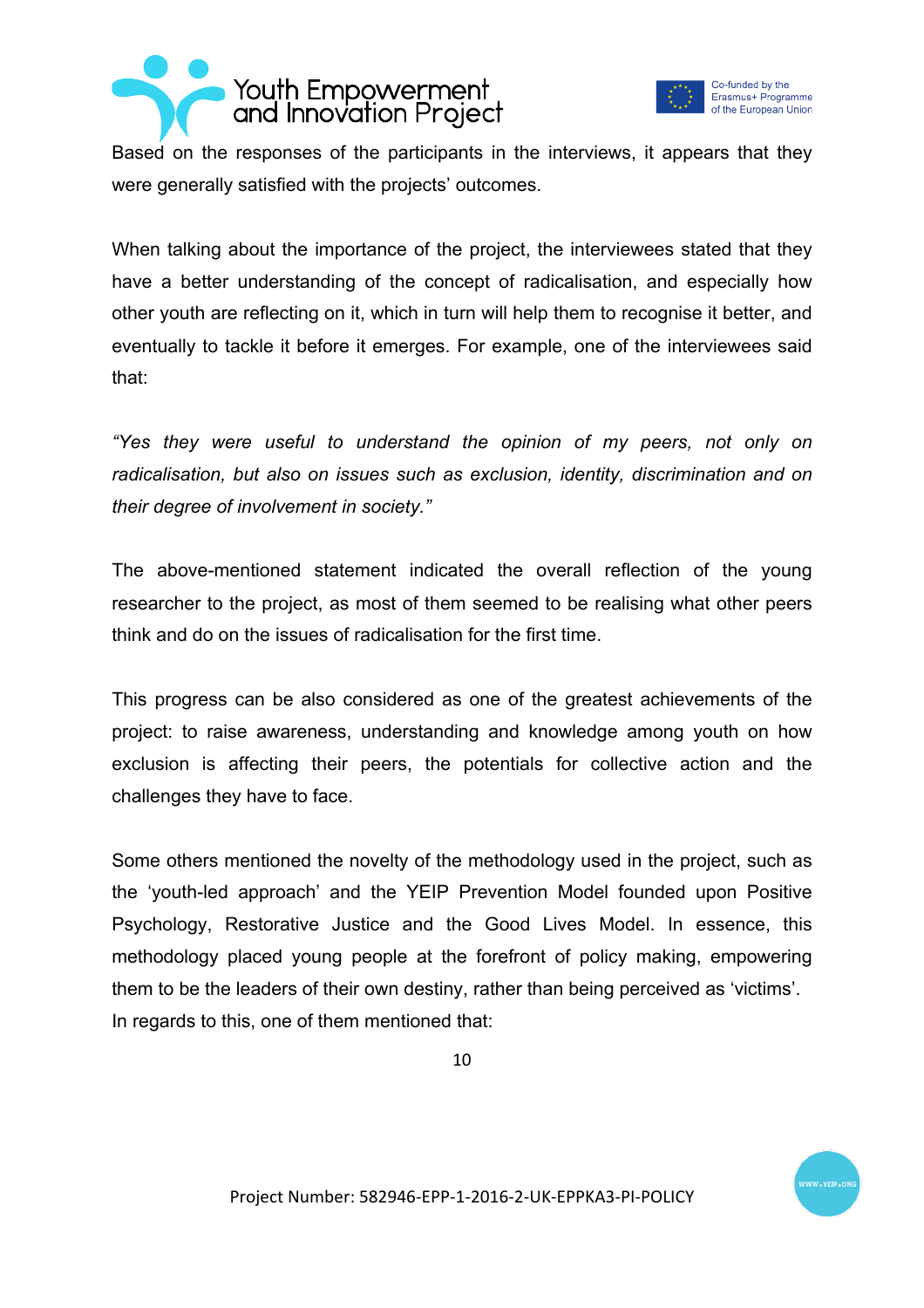



*"An important aspect of the work undertaken was an innovative focus on participatory youth led research (….) Instead of 'managing' young people at 'risk', the YEIP project has focussed on promoting the talents and strengths of vulnerable young people and through this approach help develop positive identities."*

Many projects claim a bottom approach, which however on many occasions fail to apply. Based on the statements of the beneficiaries, it becomes apparent that this has been one of the major strengths of the YEIP project. All young researchers that participated in the evaluation clearly stated that they appreciated the sense of ownership provided by the partners in running their activities and contributing to the project development. Beyond the sense of ownership and the motivation for their involvement, this have been the most effective educational process within the project in multiple levels. The bottom up approach of YEIP practically provided knowledge on the scientific themes of the project (i.e. radicalisation), and also developed basic skills like time management, critical thinking, communication and collaboration.

Another important aim of the interview was to assess the practicality of the project's results. Overall, the participants seemed to be content with the outcomes of the project and mentioned that the results were successfully used as 'concrete tools' in managing their daily professional activities. For instance, one participant said:

"*I work in Academia, therefore, a consistent part of my job is dealing with young students, lecturing and so on. For this reason, methods such as those provided by the positive psychology and the good lives model can work as a concrete tool to apply on the daily basis."*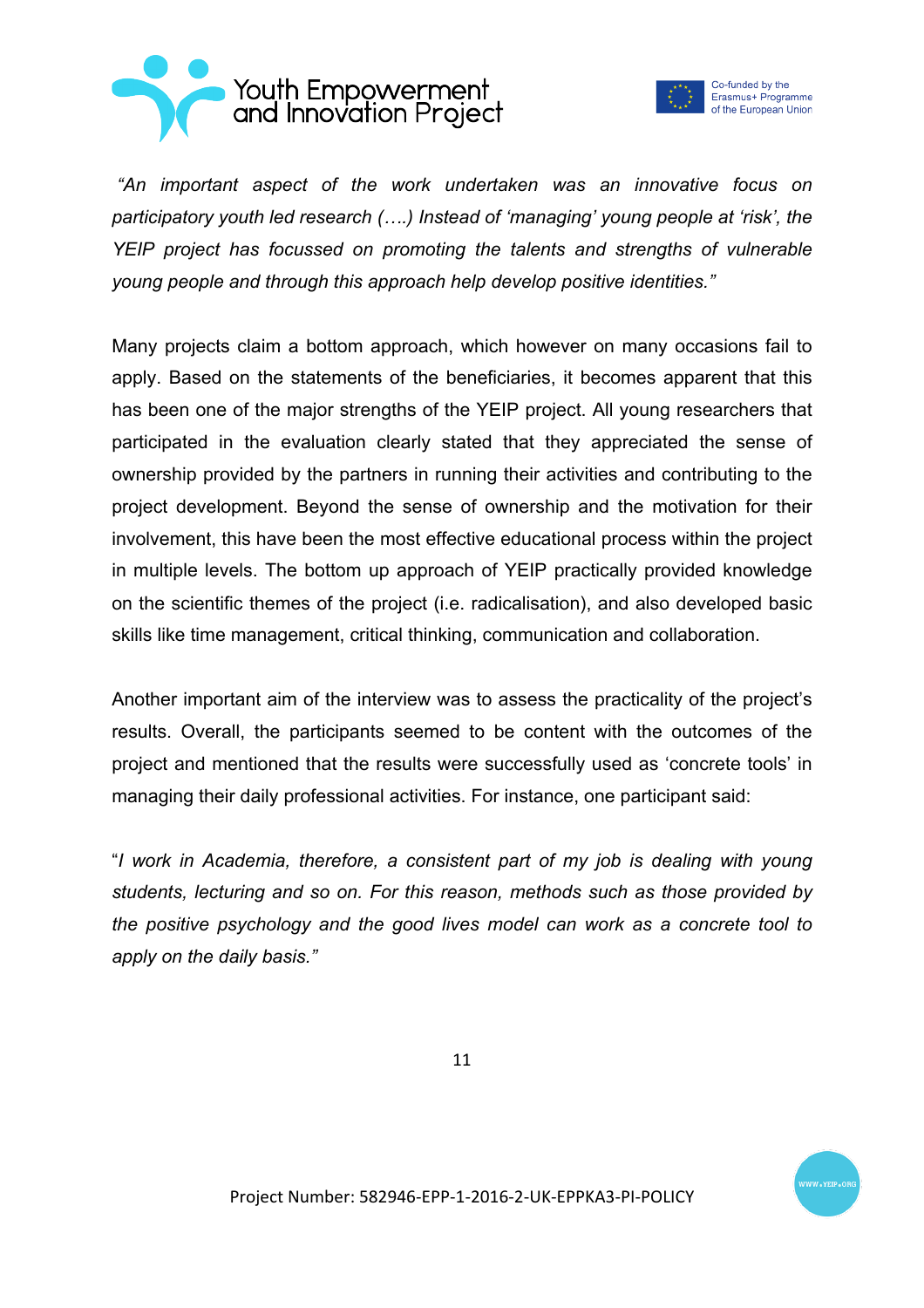



Co-funded by the Erasmus+ Programme of the European Union

*YEIP for stakeholders and other relevant actors can be used as a good practice and a reference point for their work as we see above. This can be a motive of the project partners to multiply and disseminate further its result to actors working with youth. Additionally, a more structure visibility of YEIP as a pedagogical tool maybe considered.*

In addition, some others mentioned that the project's results helped them to understand not only the opinion of their peers about youth radicalisation, but more importantly it made them aware of the existence of other factors underpinning radicalisation such as exclusion, identity and discrimination. Without acknowledging these factors, the concept of radicalisation could not be fully understood.

When asked about the efficiency and quality of the communication channels, most of the respondents seemed satisfied with the variety of the resources they were able to access via the official website, Facebook and various newsletters distributed online. However, as it is demonstrated in the graph below, on the replies of the project managers we could see some improvement as it was also stated by some beneficiaries that some project information was hard to access, identify or use.

#### **Graph 1 – Communication Methods**

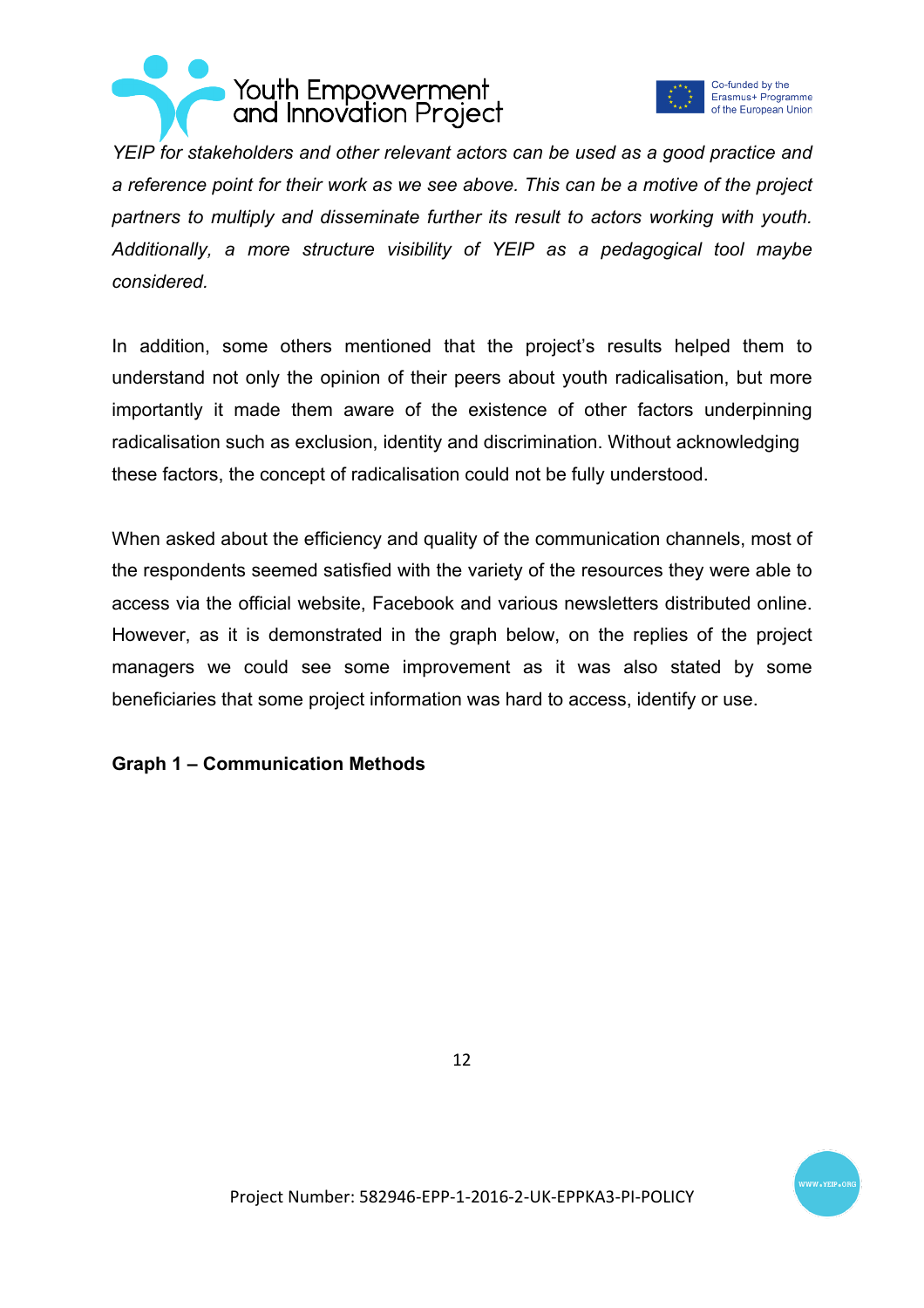





Respondents said that the website is '*clearly laid out with professional graphics and informative materials*' and the Facebook page was very clear and contained regular updates from the project. While most comments were positive, some of the negative comments were that the Facebook and the newsletters "*contained too much relevant/ irrelevant information, which made it hard to read and get the right information*", and the website experienced some technical issues which caused some delays, but were eventually fixed in a timely manner.

One of the major challenges of projects like YEIP phase is data management and information provision. The great amount of publications and text production maybe be a shortfall if not presented and promoted in a user-friendly approach. Apparently from the above data, this has been on of the few shortfalls of YEIP. Infographics and visualisations may have been more helpful in providing and presenting the information in a more influential manner.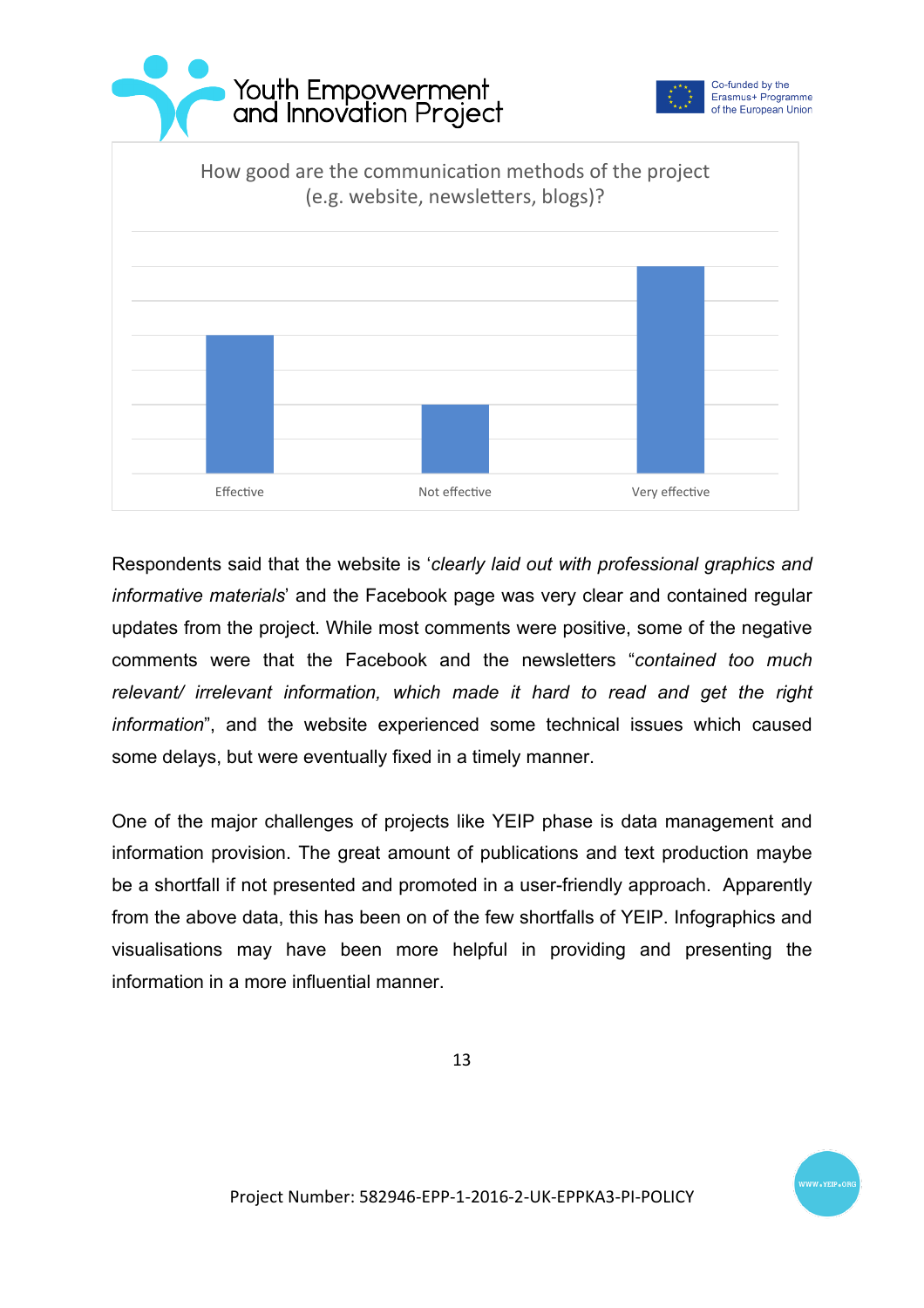



Nonetheless, information and data should be provided and presented as part of the project's work and this could be done in another section of the online platform which could be used as an eLibrary.

Another important point of the interview was to identify the strengths and the weaknesses of the project. Within the strengths, the respondents mentioned that the project benefited by its broader reach, as various European countries contributed as partners in the research, which "*allowed for a wide diversity of the inputs and world views that might otherwise be absent in smaller projects''*.

Pluralism of views, beneficiaries and inputs has been a major strength of YEIP, which also provide a more complete image of violent youth radicalisation perceptions, tendencies and response. This has been recognised mainly by stakeholders such as the beneficiaries interviewed, who now can integrate the YEIP results in their normal activities and produce more informed and sound initiatives and policies.

The project also benefited from the direct support of the European Institutions. Others mentioned that they felt privileged to be contributors to a project that has a topic situated at the forefront of the research.

One of the major challenges all European projects face is to manage to attract the involvement and the participation of major stakeholders and particular European Institutions, who lead the policy in the fields of youth and radicalisation. YEIP, according to the stakeholders, has been successful in achieving this, as European Institutions recognized the impact potentials of the project and the its valuable contribution in proposing innovative responses to violent youth radicalisation.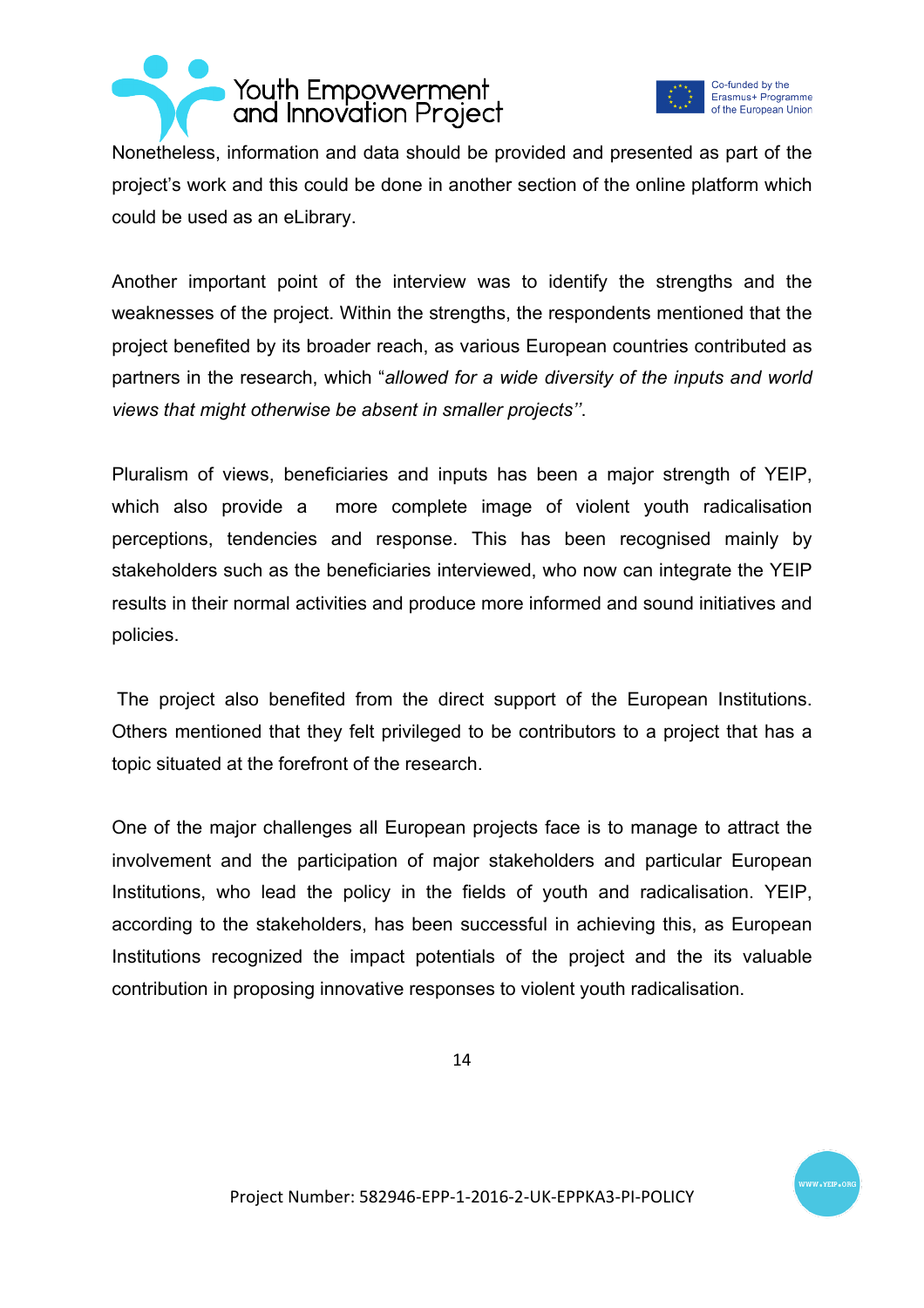



The involvement of the young people in the research project was another positive aspect of the project. As one of the interviewees stated:

"*The idea that the youths should be included in decision making is an important strength of the project, as it highlights their importance in the project and society in general''*.

The active participation of the final project target group, the youth, was also perceived as a positive progress by the project's stakeholders. Such an approach attached to the project's outcomes the credibility and the validity of being relevant to the target groups, as they were developed with the youth direct involvement.

While the beneficiaries recognised the strengths of the project, a few drawbacks were also identified. For instance, one young researcher felt that 'at times' there was a lack of commitment within the members of academia to use the tools provided by the project to raise awareness about radicalisation in the universities and they seemed to be undermining the gravity of the issue. Some others mentioned that there was a lack of diversity within the subjects of the study, as all seemed to be coming from the same background. A research associate said:

"*A weakness of the project in the U.K. is that it does not look at other environments where youths can be radicalised such as prisons etc. It should focus on the drivers of radicalisation as a solution to the problem.*''

Although, some of the stakeholders stated that one of the weakness of the project was not to expand to other spaces of youth action; it has to be stated that as a European project with a predefined objective, time and resources, it was practically impossible in doing so. Nevertheless, this specific framework could be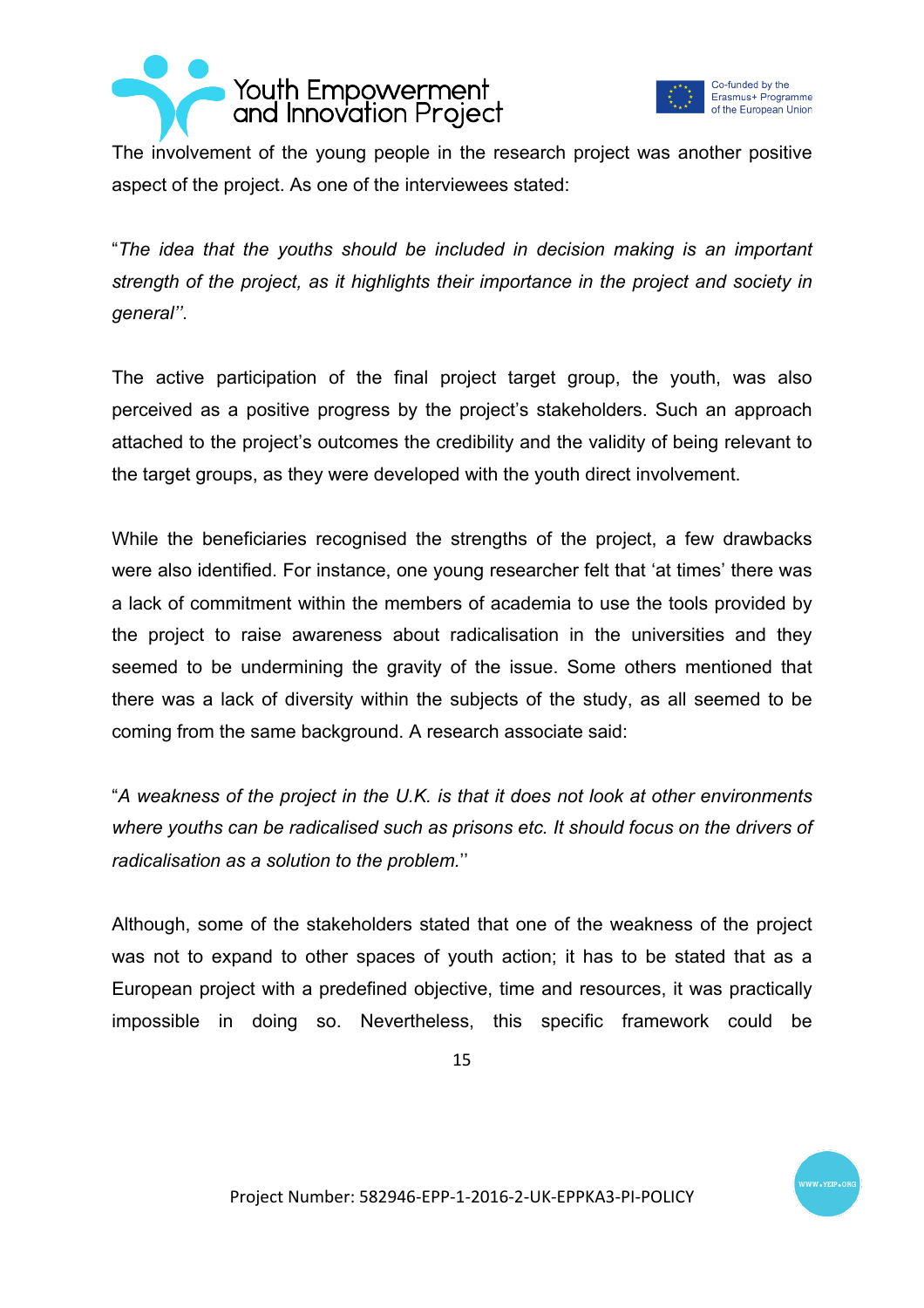



communicated to the participants. Additionally this can be suggested as a follow up action.

### **3.2 Results from the in-depth interviews and online questionnaires with the partners**

This analysis is based on six in-depth interviews carried out via Skype, and six responses from a satisfactory online questionnaire distributed and completed via google forms. The respondents were a mixture coming collectively from all project partners and they were either the project managers of each partner or their representatives. The purpose of the interviews and online questionnaires was to assess the partners' overall degree of satisfaction regarding the development of the project in relation to the expected results and achievements. More specifically, the focus was on the project management; communication and collaboration between partners as well as, between partners with stakeholders, participants, and target groups; the quality and sustainability of the deliverables and possibility for dissemination. They were also asked to critically evaluate their own contribution to the project and to identify the main strength and weaknesses (Appendix 2, Appendix 3)

Based on the responses received, the respondents seemed to be satisfied with the progress of the project and their overall experience. All the respondents from both indepth interviews and online questionnaire agreed that the project met its objectives, the results were interesting, and that despite being at the early stages of implementation, it seems to be sustainable and have a real social impact in various social environments.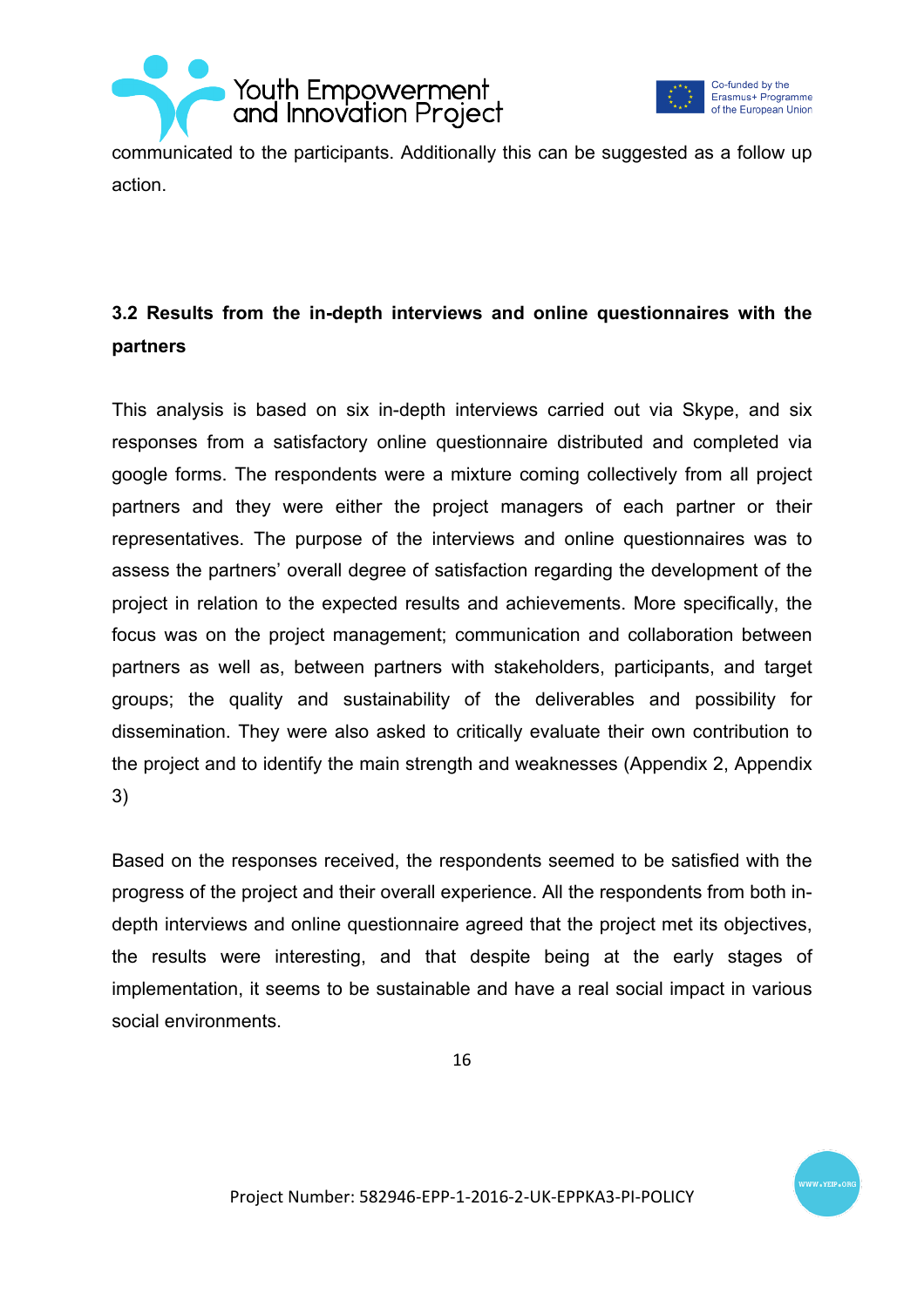



Co-funded by the Erasmus+ Programme of the European Union

Particularly YEIP as analysed in the previous chapter managed to meet its primary objectives in providing the tools and the methods to a wide range of beneficiaries and stakeholders to raise awareness and respond effectively to violent youth radicalisation. Particularly, youth, academics and policy makers have been the main beneficiaries from the project outcomes.

In addition, some positive comments were made about the methodology used and about the importance of the project in raising awareness about *radicalisation*. For example, a project manager stated that:

*"it was a challenging and interesting experience…. YEIP managed to break through many things that needed breaking…. both in regards to the topic of radicalisation, which was not researched before and in regards to its 'youth- led methodology' that it's something quite innovative…"*

While the respondents appear to be satisfied with their overall experience and involvement in the project, when asked about the management of the project the responses received were mixed. On the one hand, some participants seemed to be satisfied with the project management and made positive comments. It was mentioned that the instructions were clear, the communication, support and feedback throughout the whole process was good. Moreover, it was stated that when some issues occurred, they "were solved on time and it was easy to understand who to address." However, on the other hand, three out of six interviewees appeared to be unsatisfied with the ways in which the project was managed. Talking about their own experiences, some of the issues identified by the other participants were: unclear instructions, miscommunications, and challenges emerging due to high turnover in personnel. As one respondent said: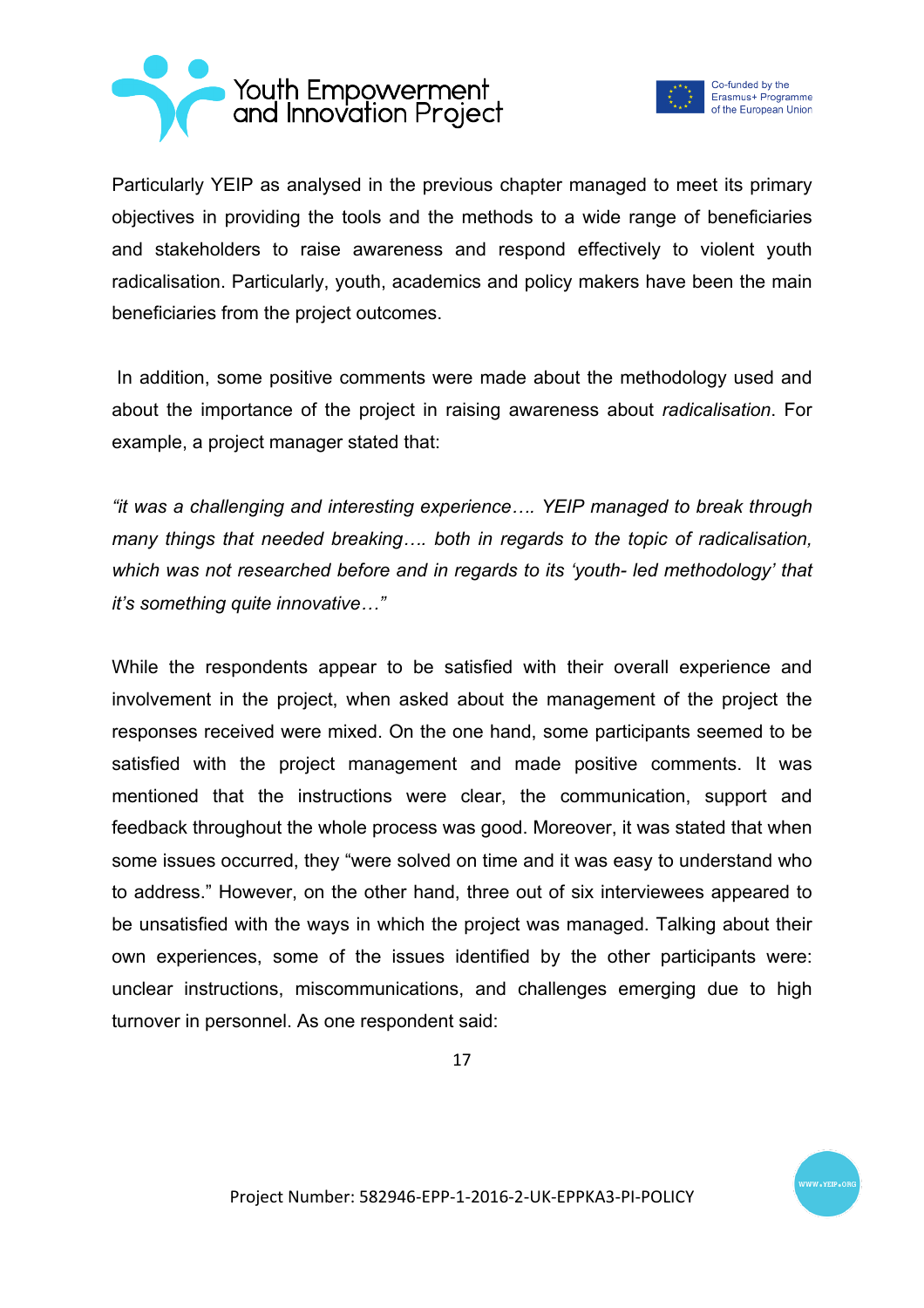



Co-funded by the Erasmus+ Programme of the European Union

*"It could have been a clearer project management for us…we had different people coming in the project at different times managing it and sometimes was difficult for us to work out who is managing the project and when…it's been a lot of turnover…"* 

Some others mentioned that managing the project was an issue because of its large scale, the challenging methodological approach and the number of partners involved in the process. In the online survey, however, four out of six participants stated that they were satisfied with the ways in which the project was managed, while only two said that the coordination of the project was not effective.

Another topic covered in the interviews was regarding the collaboration between partners. This was rated by the respondents as being overall good and very good. Some others, however, mentioned that they haven't had too much contact with the other partners due to their role, or their overall tasks in the project, which didn't require a direct communication with the other partners.

Going further with the topic of communication and collaboration, the partners were also asked about their experience in collaborating with the stakeholders, with the other participants in the project and with the target groups. Regarding this matter, most of the respondents seemed satisfied with their overall experience in involving the state institutions and policy makers in the project.

Particularly, one of the partners mentioned:

*" ..(…)…we managed to involve the Ministry of Justice and to gather the secondary data from the police records."*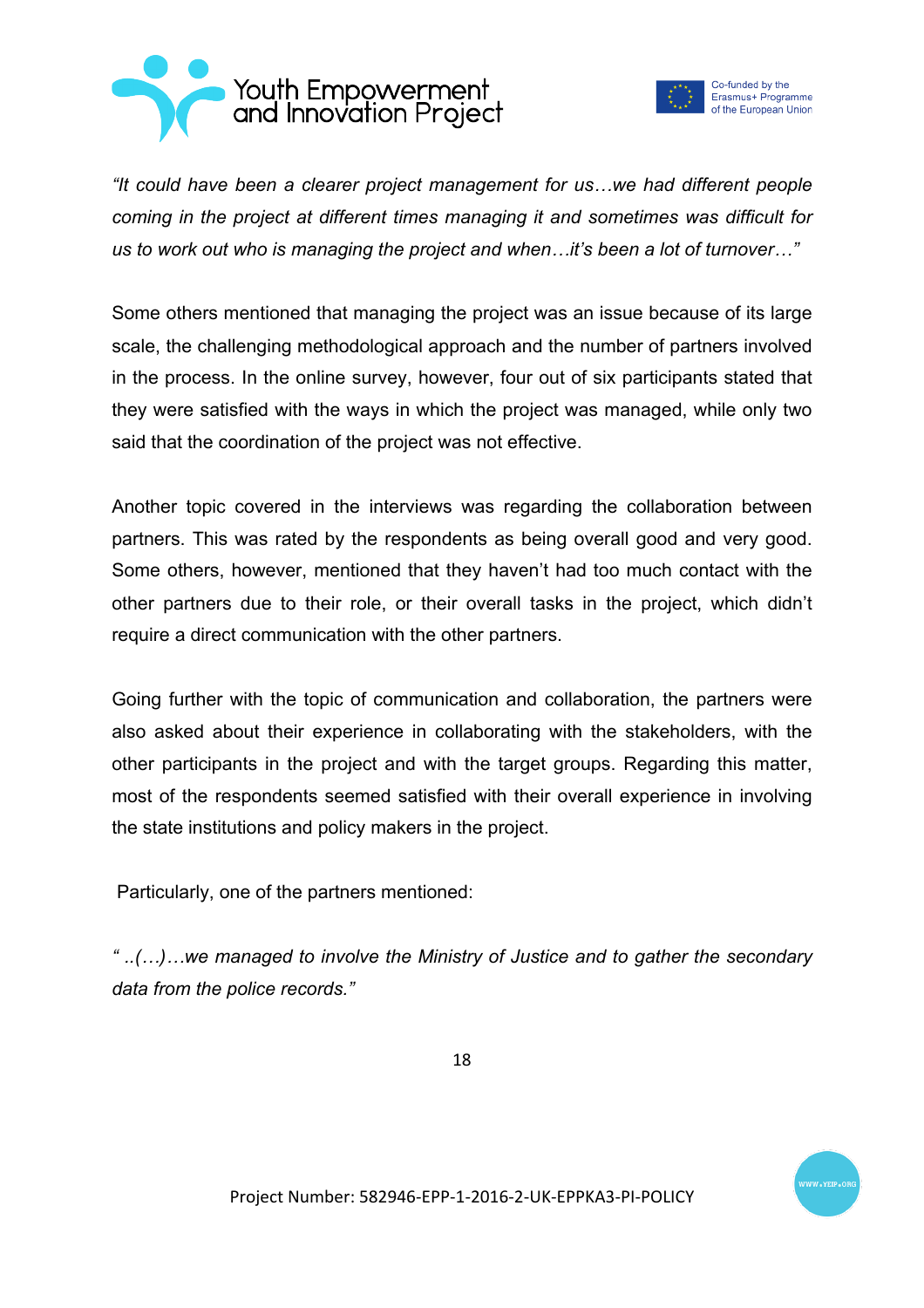



However, some struggles have also been mentioned. This was mainly due to bureaucracy and the political climate in some countries. For example, one respondent said:

*"Due to the political situation which was ongoing for many months…as you know we had the long pre-electing period, European elections, local elections, regional elections, national elections and so on… we had a serious problem accessing the government institutions."* 

On the topic of collaboration with the target groups, the partners expressed a high level of satisfaction, mentioning that they managed to attract the involvement of high school teachers and the university lecturers, who successfully used the tools provided by the project to raise awareness about 'youth radicalisation' through seminars, online courses, school meetings and participations at various events.

Linked with that, the partners were also asked to express their opinion regarding the quality of the deliverables and to assess whether the project is sustainable and has the potential of having a real social and political impact. Most participants commented that the project has good outcomes, which in some cases surpassed the expectations.

Specifically, the positive project outcomes primarily involved the capacity and skills development of the involved youth in understanding and challenging youth violent radicalisation, as well as, for academics the awareness raising on the effectiveness of a bottom-up approach in knowledge development.

The scientific adequacy of the methods deployed by the YEIP project is also demonstrated in the partners' project managers responses in the online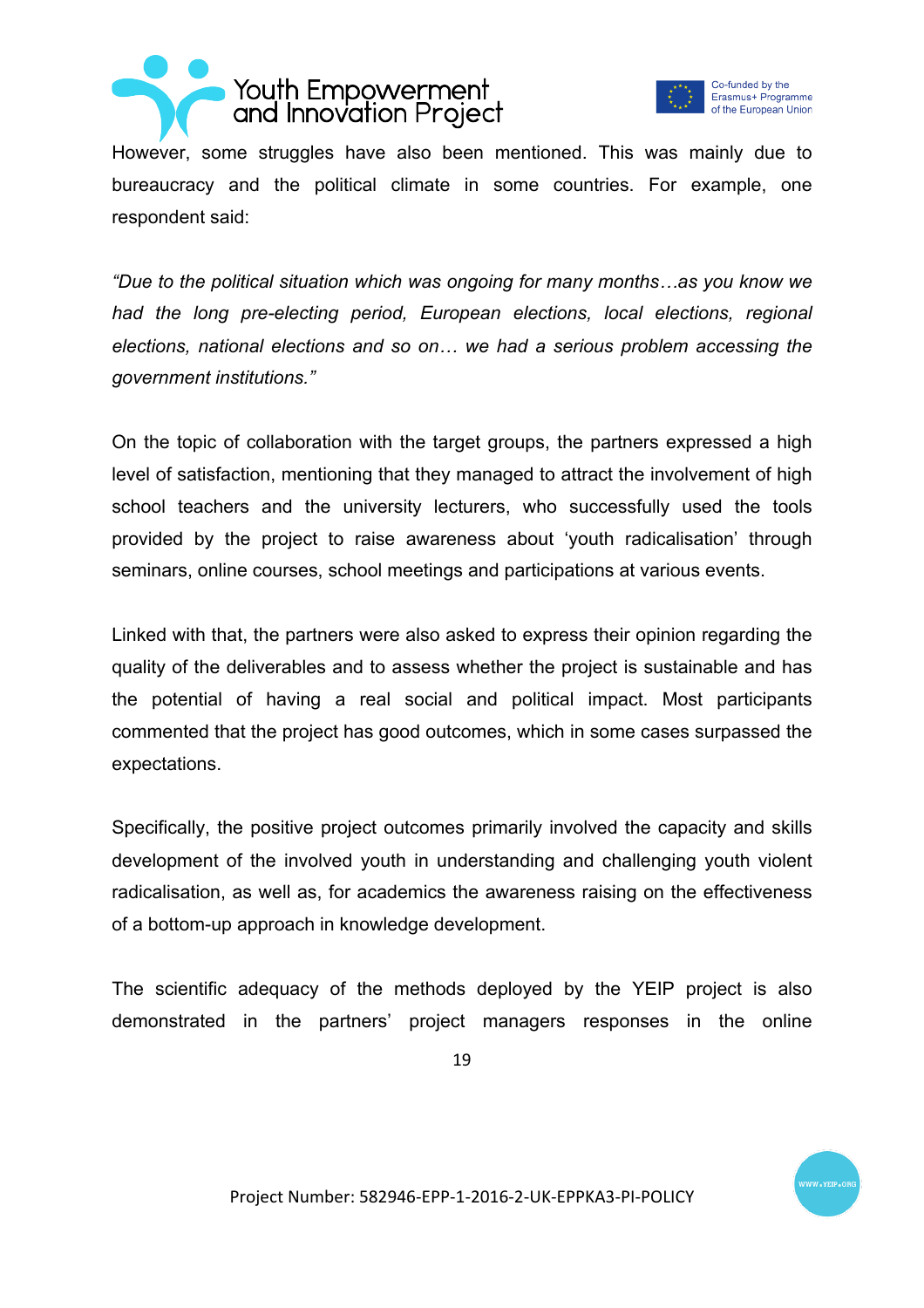



questionnaire, where the majority are in favour of "the scientific methods adopted by the project".

The tools provided were successfully used by professionals to educate students and the public at large about *radicalisation*, and to change people's attitudes and perceptions about the topic. This has attracted the attention of government officials, which successfully led in some instance to a change in policies and shown more interest on the implementation front. One partner said that:

"*We managed to use YEIP tools in schools and youth migrant centres and they were able to learn much more about radicalisation from young people themselves and we were able to deliver this rich and insightful information through the national reports*."



#### **Graph2 – Effectiveness of scientific methods**

20 Although most the interviewees seemed happy with the results, others mentioned that there is more to be done and added on the implementation front. This opinion seems to be sustained by the results of the online survey where three out of six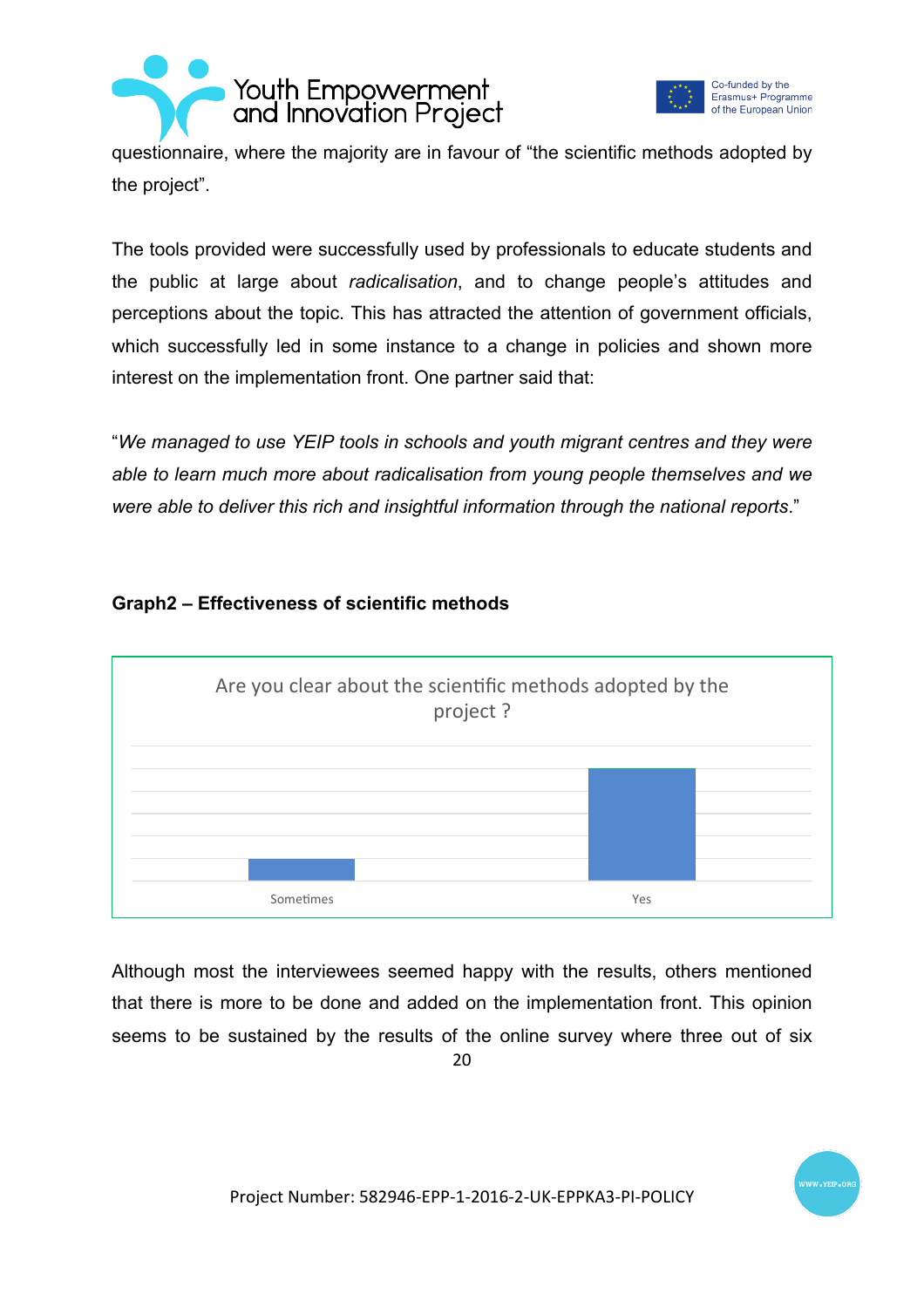



respondents stated that remain to be seen whether the project was worthwhile and it will make a difference in the future. As one participant said: "*We need to carry on the work and to make sure that the right measures are implemented in the future."*

The partners were also asked to state and asses their own involvement in the project. All participants rated their participation as being good and very good, despite the obstacles they encountered throughout the process, with some specifying that their efforts went beyond the task assigned.

At the end of the interview the participants were asked to name a success and a drawback of the project. A major success identified by the overwhelming majority of respondents was the involvement of the young researchers in the project, this being a result of the 'young led approach' method. They also mentioned that by being involved in this project some young researchers started working for different organizations on new projects, which in turn help them to broaden their future career perspectives. In regard to this, one respondent said:

*"the involvement of young researchers in the project had unexpected results …some of them are working with us now …It is interesting to know young people interested in this field that might become future professionals working with us."* 

Other major success of the project was identified as being the involvement of teachers, university lecturers and professors, and more importantly of policy makers and government authorities. It was also mentioned that the tools provided by the project were successfully used to raise awareness and change people's attitudes and perceptions about '*youth radicalisation'*. In context of some countries this has been translated into the government policy.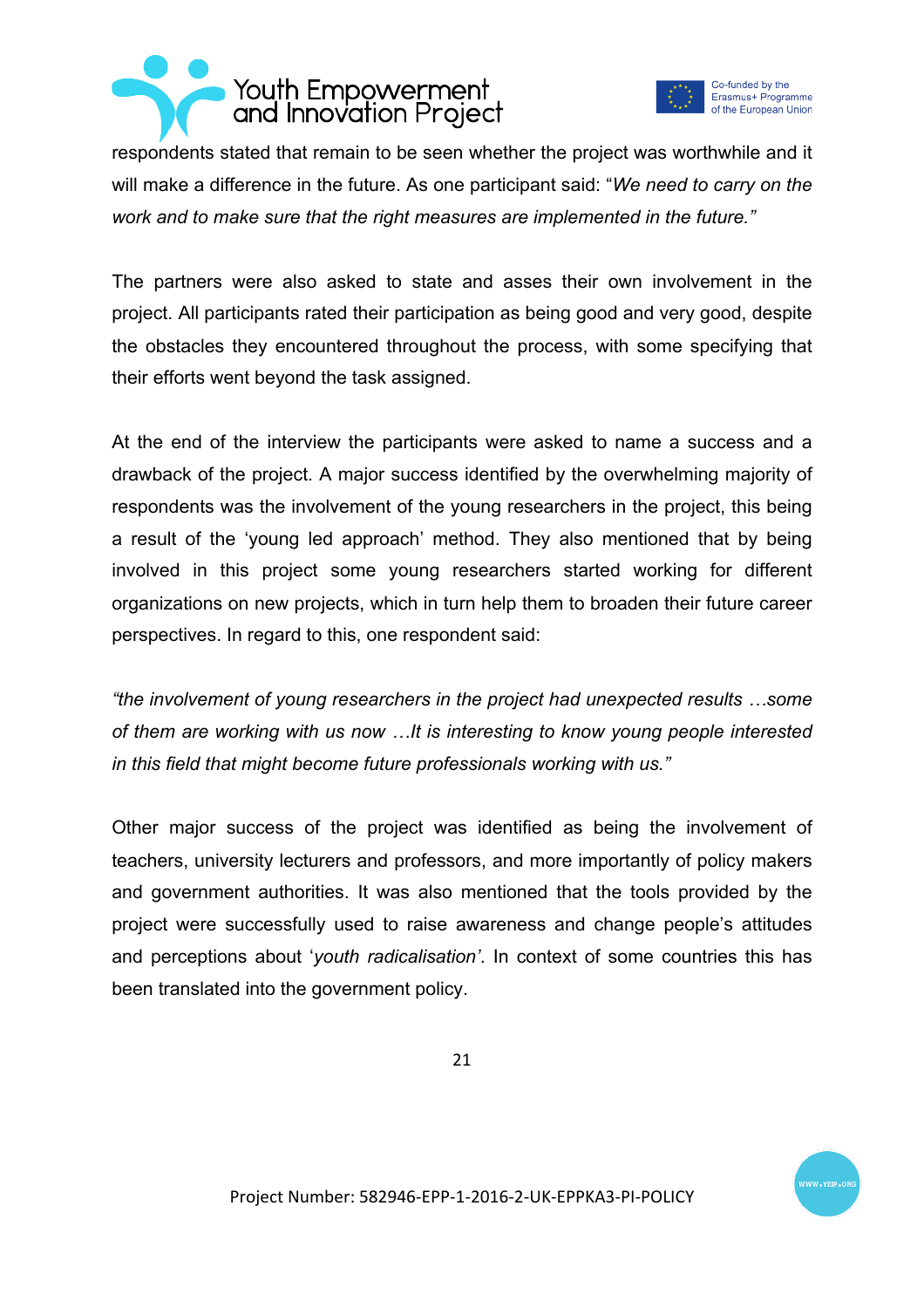



While the positives of the initiative are important to identify, the negative points have also a major significance, as lessons can be learned for future projects. One negative point that was mentioned by the majority of the partners was the withdrawal of some partners from the project, which created major logistical issues, such as the transfer of the remaining workload to the remaining partners.

Another issue was the lack of communication and coordination between the partners at different times in project development. This issue was attributed to the large scale of the project, which meant that many people were involved, all having different perspectives and different approaches to work, that led to misunderstandings and miscommunications. Adding to that, another complex issue was high staff turnover at the managerial level, which created confusion and delays in respecting the deadlines in some instances.

In addition, another difficulty encountered by the partners was engaging the participants at the university level, as in some countries the time when the research was carried out coincided with the spring-summer term, which meant that the students were more focussed on their exams rather than interested in participating in the research. It was also pointed out that some university professors and lecturers showed a low level of interest on the topic of radicalisation as they had other academic interests. Issues with recruiting were reported by the partners trying to find participants in prisons and educational centres. Some of the partners to achieve the active participation of youth provided incentives such as awards and certificates upon the completion of their tasks, while others partnered with youth related institutions and conducted the project activities as part of the youth's regular educational and recreational activities.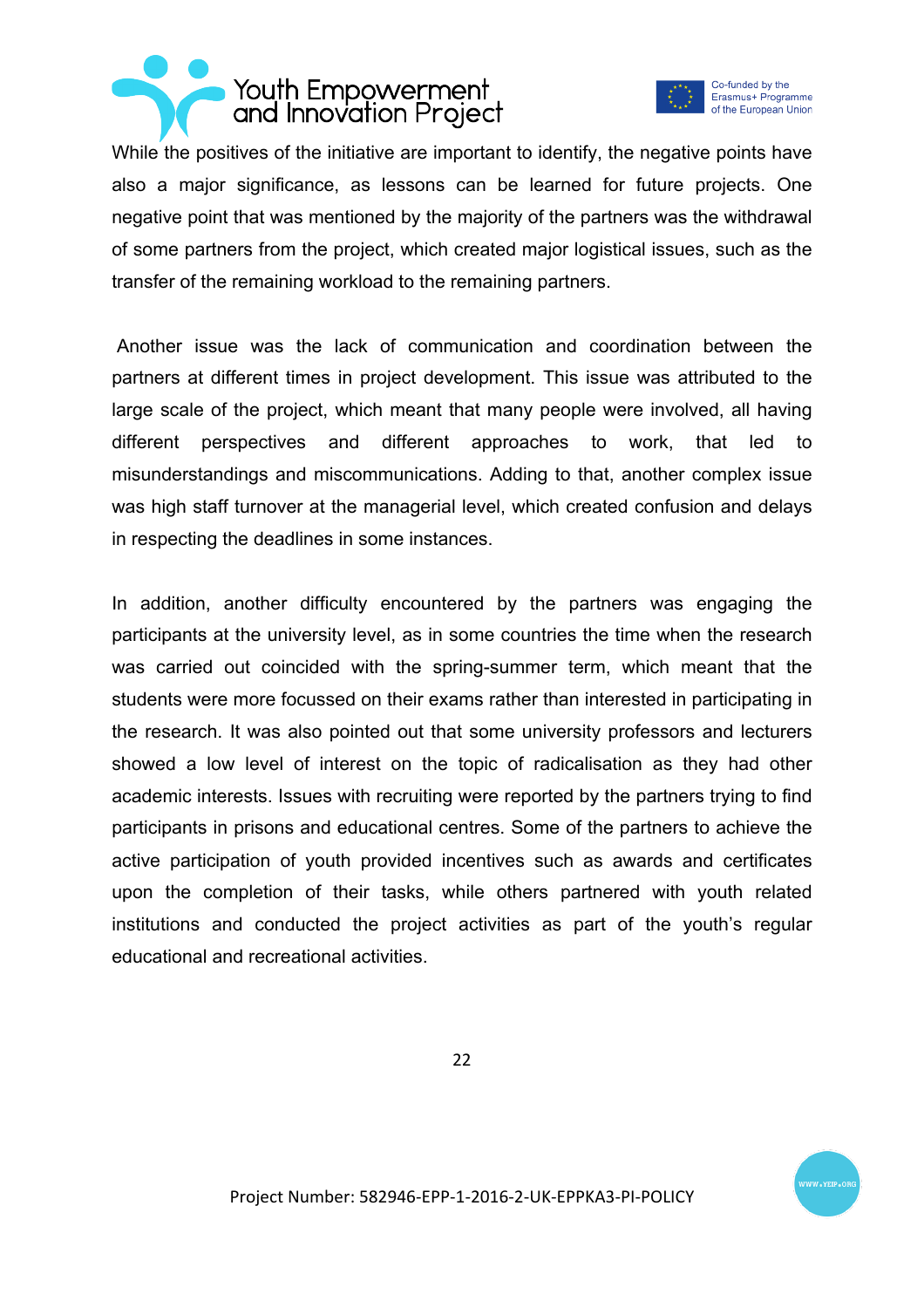



Very importantly, it was mentioned by the partners that another major challenge was to do with the terminology, as in some languages, the meaning of the '*radicalisation*' and '*extremism*' do not have a negative connotation. For this reason, the right translation of the concept had to be found in order to avoid confusion and misunderstandings. However, despite the difficulties, when asked how will they feel when the project was over, most of the respondents from the online survey said that they want to know more of the subject and to continue the work at the implementation level. Only a small majority felt relieved that the project was over.



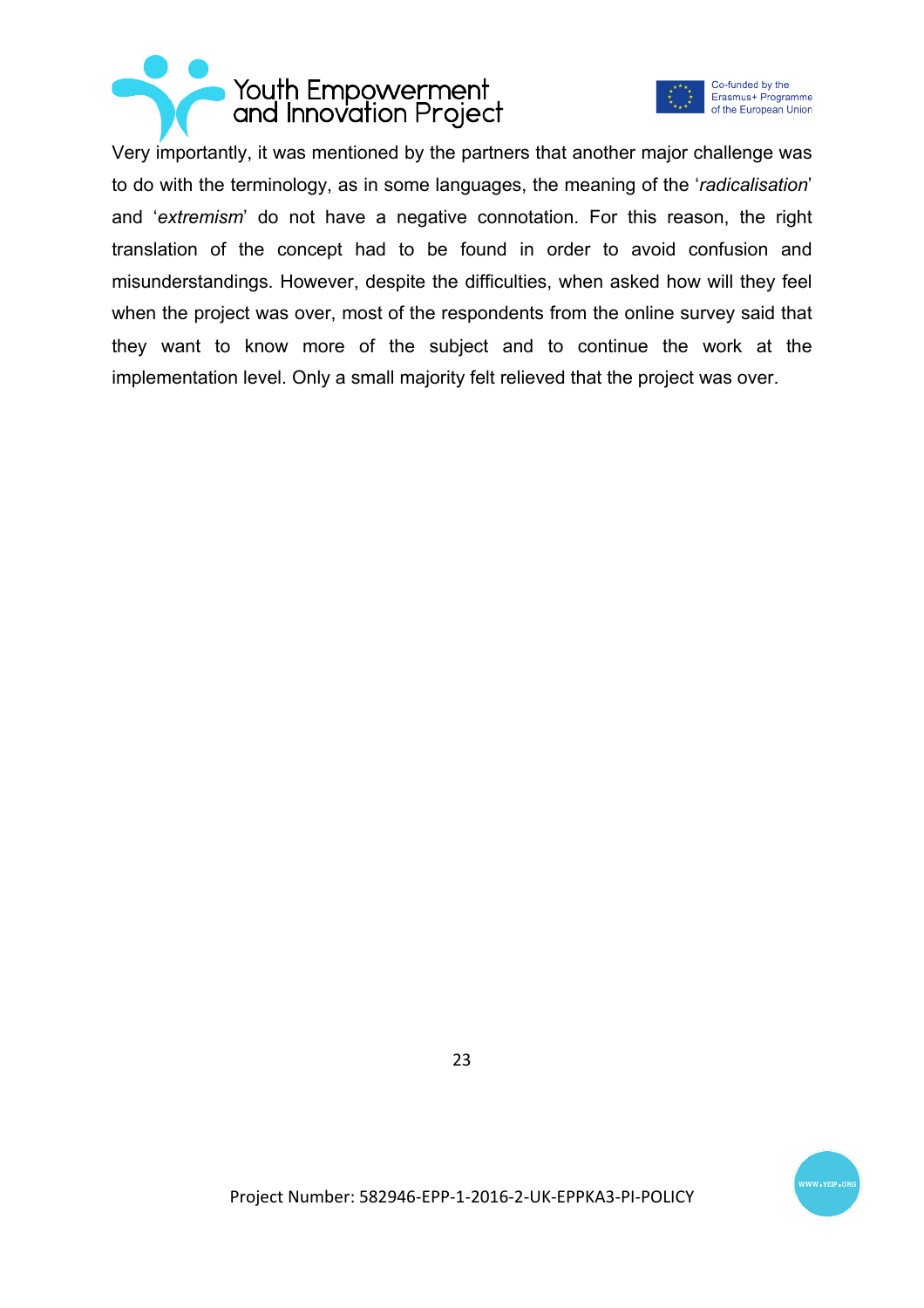



## **4. Overview and Recommendations**

Based on the responses and comments of the participants on the interviews and the online survey, it seems that the vast majority of partners and beneficiaries had a good experience working and benefiting from the YEIP project. With the exceptions of a few issues emerging due to a change in management and the withdrawal of some partners, the collaboration and communication that has being developed between partners has been successful, the objectives have largely been met, the quality of deliverables seems to be situated at a satisfying level, and the implementation of the programme is progressing in the right direction, providing that the level of commitment remains the same. Furthermore, partners seemed to be satisfied with their contribution to the project, with some mentioning that their efforts went beyond the allocated tasks.

Considering what the partners have mentioned, some challenges seem to have emerged. One of them was the difficulty on recruiting participants, especially in prisons and educational centres, and the other one being the task of attracting the participation of policy makers, which was exacerbated in some countries by the assiduous bureaucratic system and political circumstances at that time. In this regard, some partners have pointed out that in order to counteract this issue in any future projects, more involvement and interest is needed from government officials and policy makers. The involvement of state institutions are also important on the implementation level, as a change in policy its needed in order for a meaningful impact to take place. This was also the opinion of the beneficiaries, who suggested that the authorities should take the issue of 'radicalisation' seriously, and use efficiently the tools created by the project in order to raise awareness about the issue, to recognise it and to tackle it before it emerges.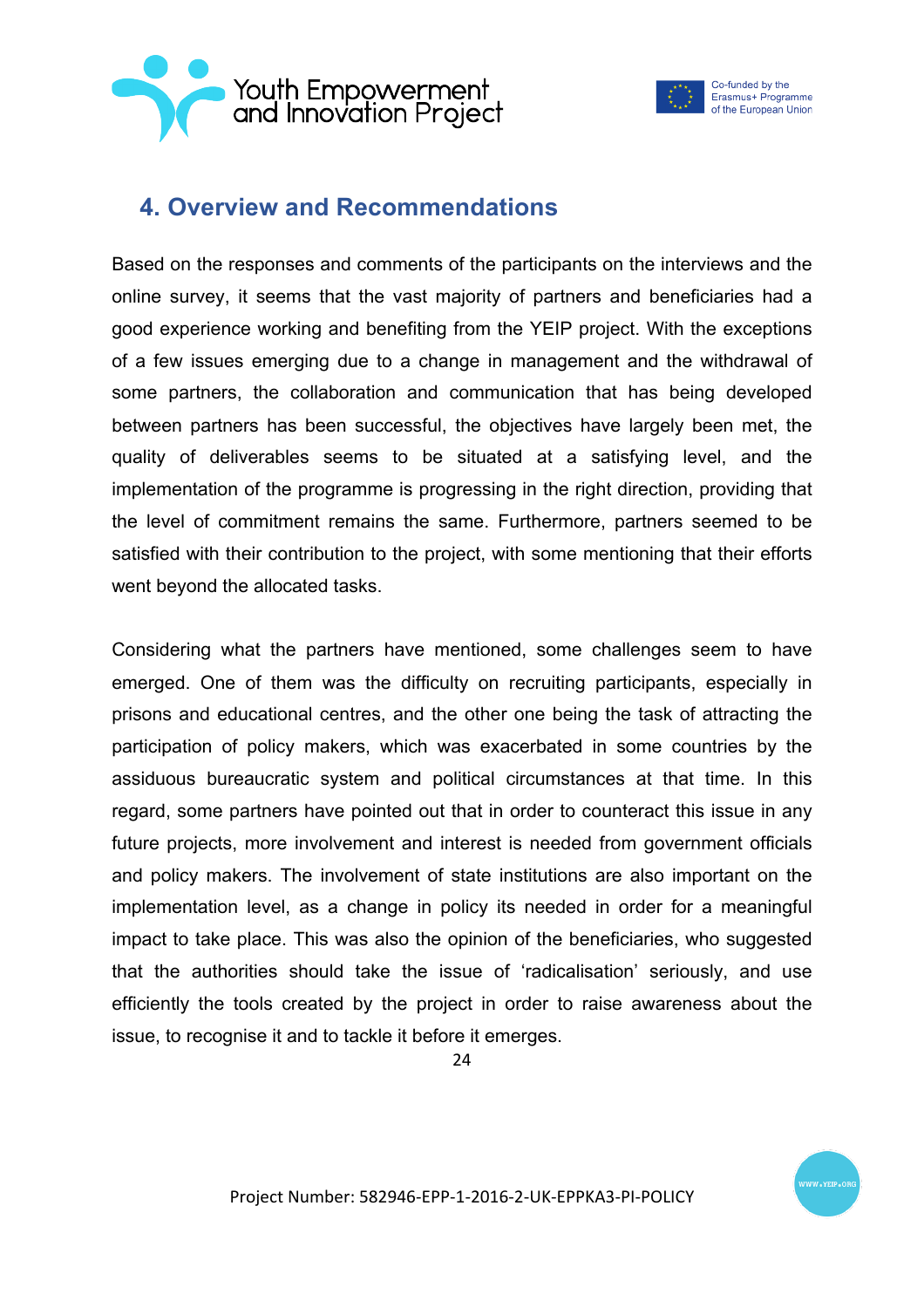



Overall, from the comments received from the respondents, it could be concluded that with the exception of a few issues, that the project was a success from a logistical point of view and from a practical, "on the ground" level, with the potential of being sustainable.

Below a summary of the recommendations and suggestions as collected through this report and the participants' contributions that should be considered in upcoming relevant initiatives:

- 1. Promote further the YEIP as an innovative pedagogical tool, based on a bottom-up approach, among educators and academics
- 2. In future projects, the active involvement of the target groups in the build-up of the activities can be the critical factor of their success
- 3. Provision of information should be made in a more user-friendly approach deploying visualizations and infographics to demonstrate project information and outcomes
- 4. A follow up action is for the YEIP tools to be implemented in other spaces where youth are active to address the challenges of violent youth radicalisation. Activities such as online games, sports clubs, social media, should be considered
- 5. Active engagement of stakeholders, multipliers and policy makers maximizes the potential impact and sustainability of the project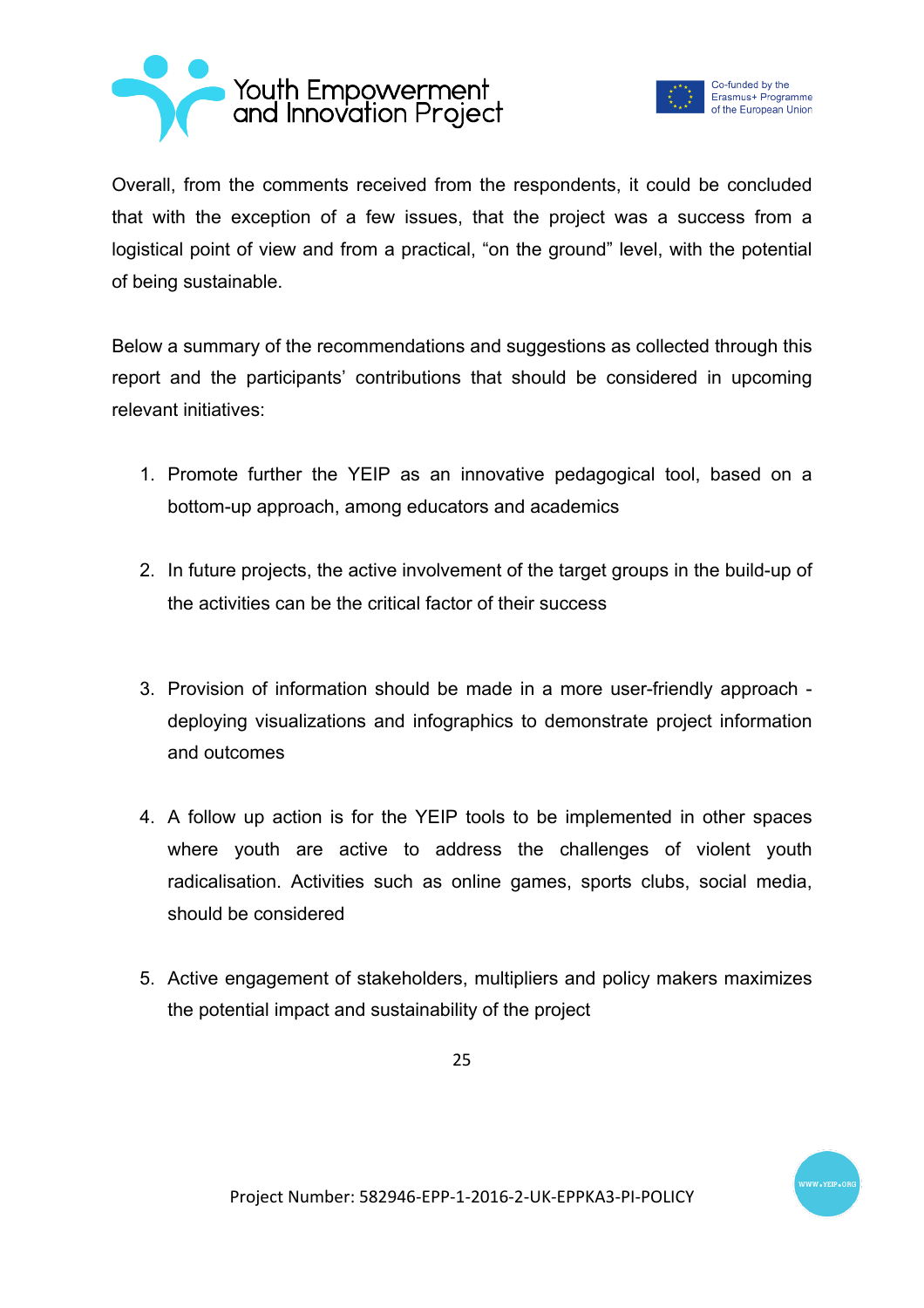



6. Both for stakeholders and the end target groups, tangible benefits should be provided in order to secure their ongoing participation, which must be achieved from the early stages of the project.

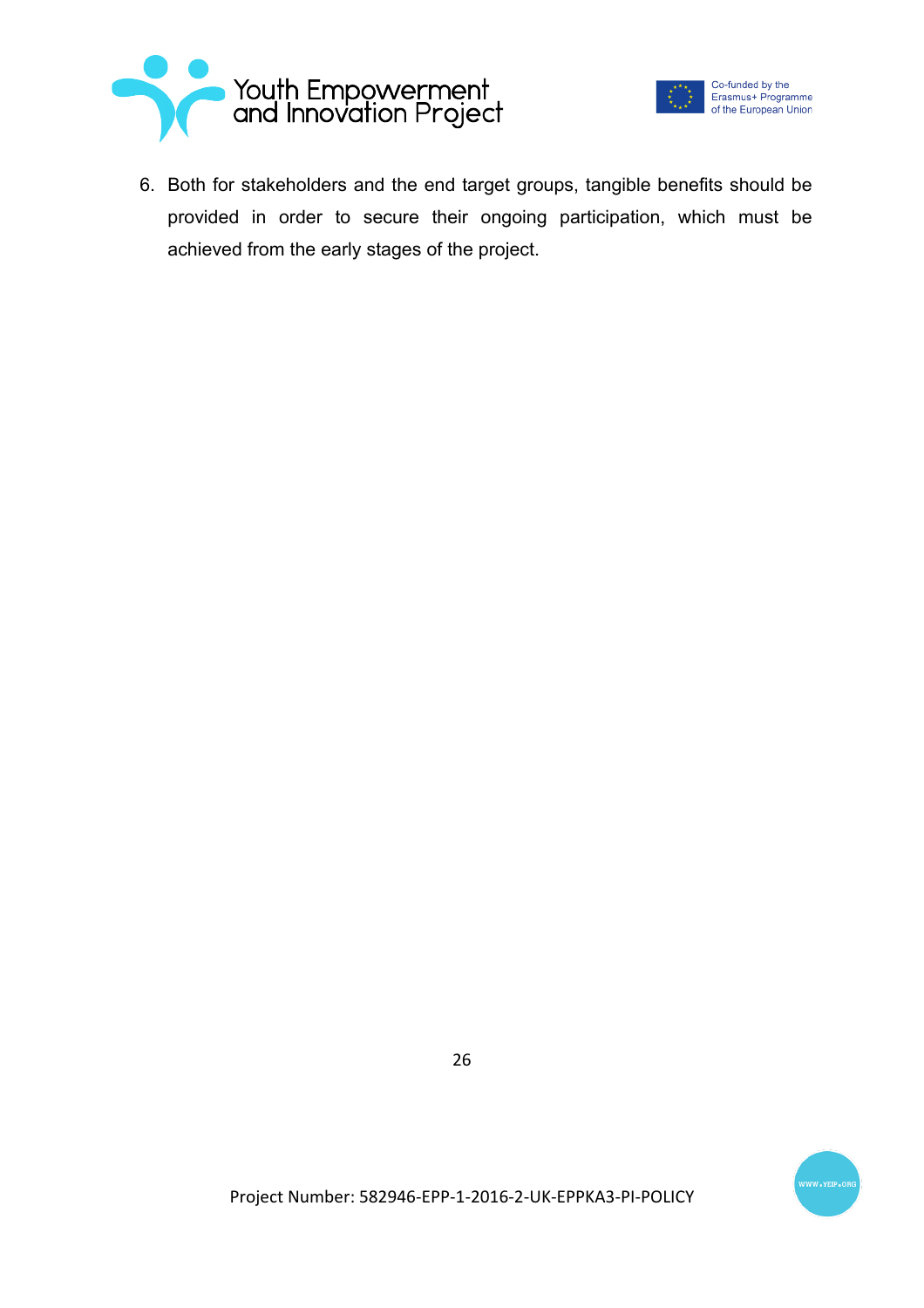



# **Appendix 1**

#### **YEIP –Final Evaluation Interview- Beneficiaries**

The respondents were:

- (a) the young people trained by the project to act as researchers
- (b) practitioners or policy makers who have taken the face to face or online courses

Questions:

- 1. Provide –Gender, Age, Field of Work/ Basic Background  $\mathcal{L}^{\text{max}}_{\text{max}}$ …………………………………………………………………………………………
- 2. How did you hear about the project? …………………………………………………………………………………………
- 3. What is your involvement in the project? ………………………………………………………………………………………….
- 4. How important do you think this project is and why?

…………………………………………………………………………………………..

5. How did you find the results of the project and did they help you in what you do?

…………………………………………………………………………………………..

27

Project Number: 582946-EPP-1-2016-2-UK-EPPKA3-PI-POLICY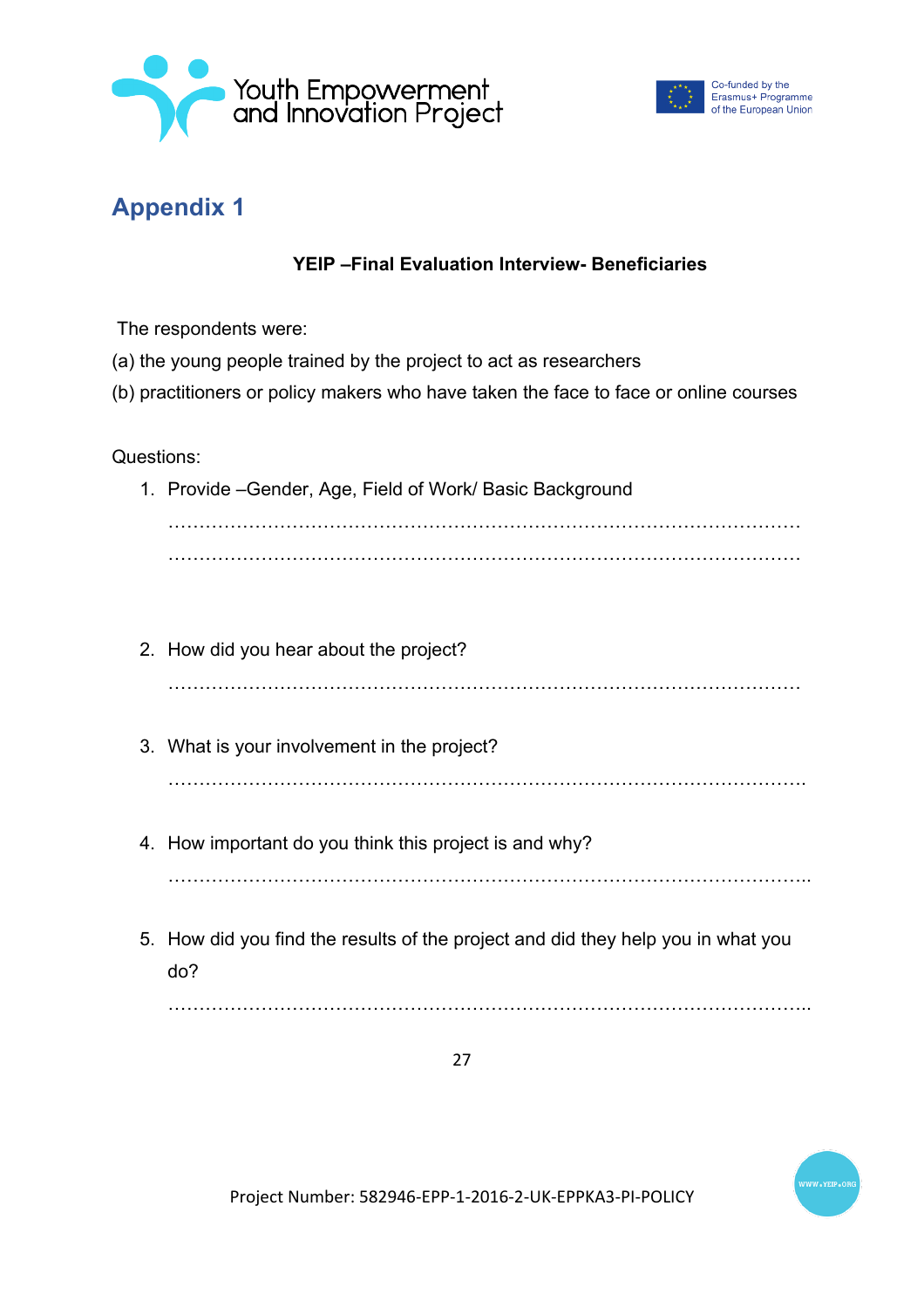



6. How clear and effective did you find the project's communication channels such as its websites, Facebook page, newsletters?

…………………………………………………………………………………………..

7. What would you like to see more from the project?

……………………………………………………………………………………….....

- 8. What do you think are the strengths and weaknesses of the project? ………………………………………………………………………………………
- 9. Are any recommendations you would make to the project? …………………………………………………………………………………………..





Project Number: 582946-EPP-1-2016-2-UK-EPPKA3-PI-POLICY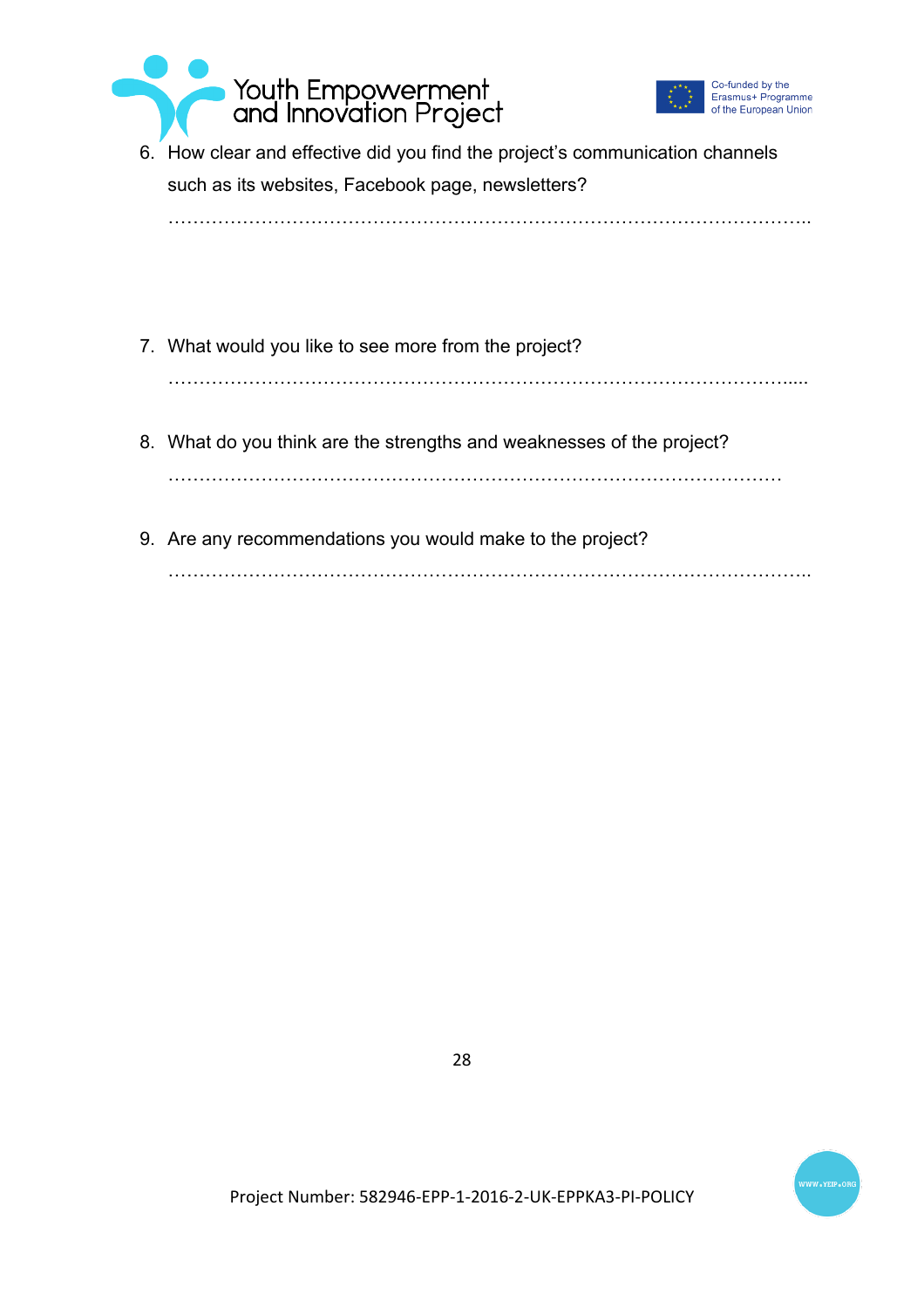



# **Appendix 2**

#### **YEIP – Final Evaluation Online Questionnaire - Partners**

1. What is your role in the organization what was your involvement in the project and for how long?

…………………………………………………………………………………………  $\mathcal{L}^{\text{max}}$ …………………………………………………………………………………………  $\mathcal{L}^{\text{max}}_{\text{max}}$  $\mathcal{L}^{\text{max}}_{\text{max}}$ ………………………………………………………………………………

- 2. How clear are you about the project's objectives?
- a. Very clear
- b. Clear
- c. Not so clear
- d. Very confused
- 3. Do you think that the project is meetings its objectives?
- a. Yes
- b. No
- c. It might

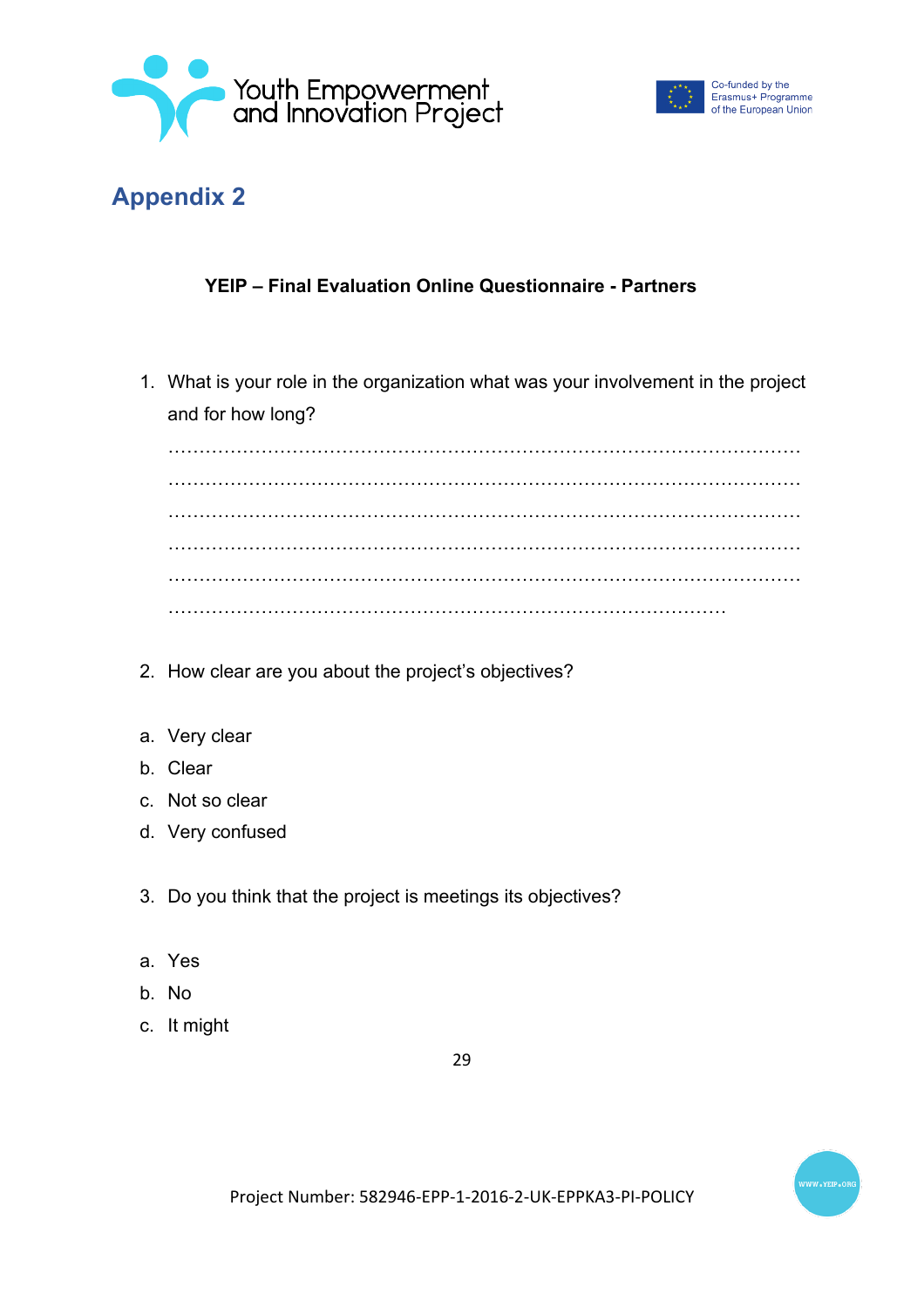



- 4. Are you clear about the scientific methods adopted by the project?
- a. Yes
- b. No
- c. Sometimes
- 5. Did you learn anything from the project?
- a. Yes
- b. No
- c. A lot
- 6. Do you think this is a worthwhile project that will indeed make a difference?
- a. Yes
- b. No
- c. Maybe
- 7. How effective is the coordination of the project?
- a. Very effective
- b. Effective
- c. Not effective

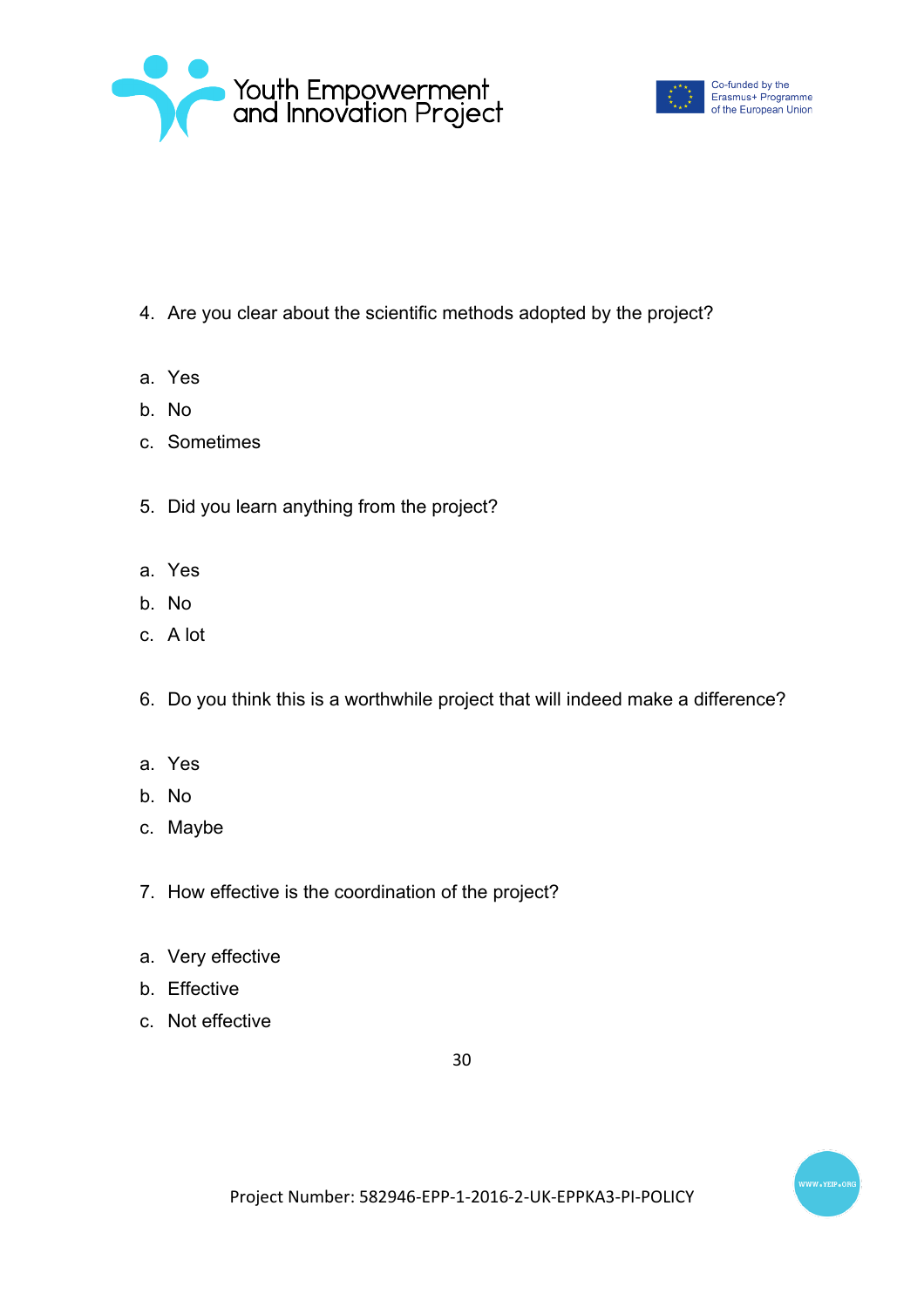



Co-funded by the Erasmus+ Programme of the European Union

- 8. How effective is the partnership?
- a. Very effective
- b. Effective
- c. Not effective
- d. Problematic
- 9. How good are the communication methods of the project (e.g. website, newsletters, blogs)?
- a. Very effective
- b. Effective
- c. Not effective
- d. Problematic
- 10.How will you feel when the project is finished?
- a. Relieved
- b. Sad
- c. Want to do more on the topic

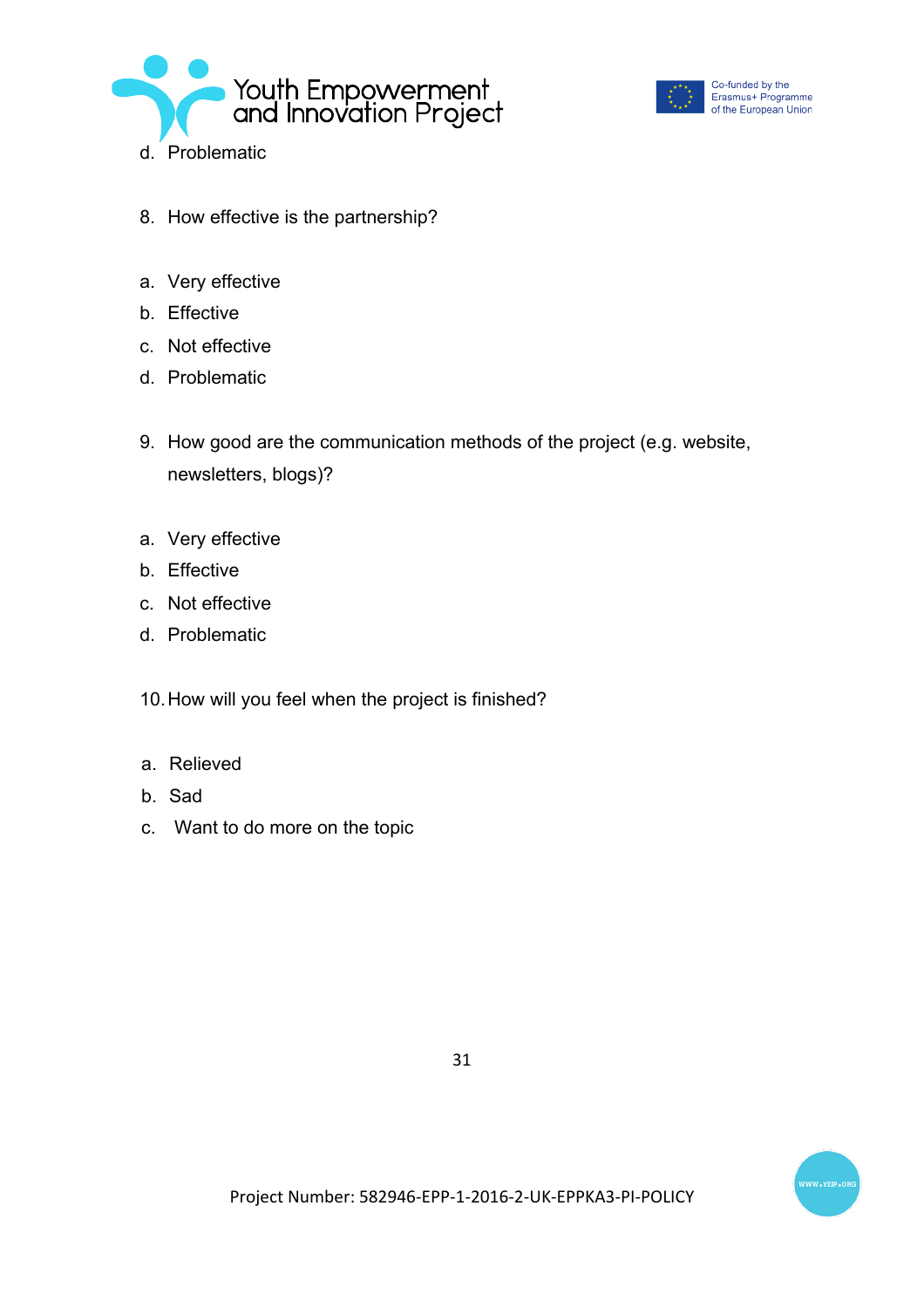



# **Appendix 3**

#### **YEIP- Final Evaluation Interview- Partners**

- 1. Please rate the overall progress of the project and describe your experience working with this consortium.
- 2. Was the management structure clear?
- 3. The project management provided feedback to the partners?
- 4. The feedback received from the management was appropriate?
- 5. How was the collaboration with the partners?
- 6. How do you rate your own contribution?
- 7. Are you satisfied with the quality of the deliverables prepared to date?
- 8. How is the scientific quality of the outcomes?
- 9. How was the involvement of the stakeholders and target groups?
- 10.Can you comment on the impact and sustainability of the project?
- 11.Please name one major success of the project.